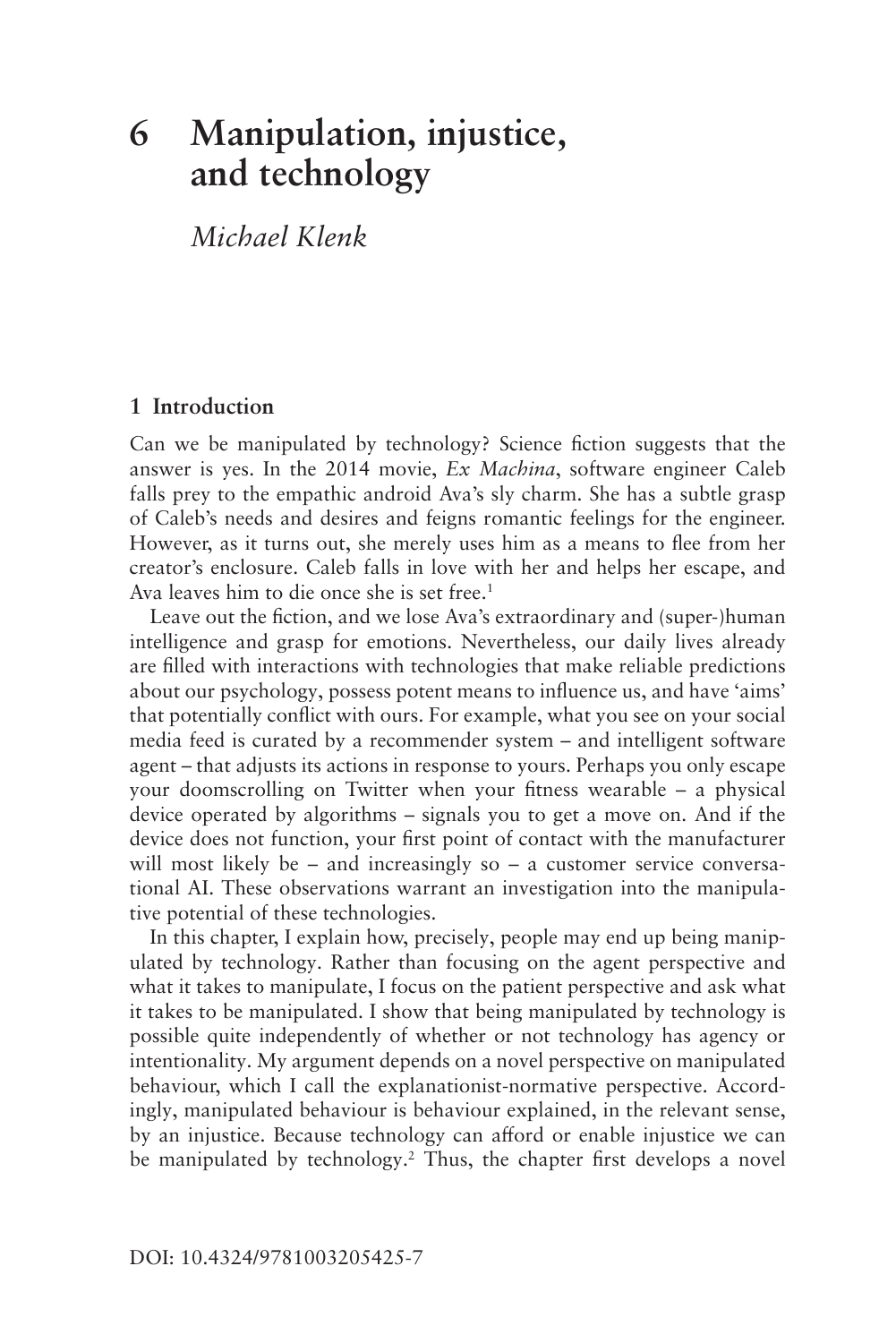account of manipulated behaviour and then uses that account to say something about being manipulated by technology.

[Section 1](#page-0-0) sketches how technology affects us quite independently of its inherent properties, which raises the question of whether we end up manipulated. Section 2 disassociates manipulative and manipulated behaviour, suggesting that the former may cause the latter but that we need a separate account of the latter nonetheless. Next, I introduce and defend the explanationist–normative perspective on manipulated behaviour in [Section 3.](#page-3-0) Finally, [Section 4](#page-4-0) shows that considerations about epistemic injustice and technology's value-laden afordances imply that some of the efects of technology on us may constitute injustices, quite independently of the agential characteristics of technology.

# **2 Technology as a cause**

Ava's interaction with Caleb is an example of a technology interacting with a human. The outcome is horrible for Caleb. The cause of Caleb's demise, Ava, appears perfectly human-like in the relevant aspects, which is probably why their interaction evokes such a strong reaction (at least it did for me and many other movie-goers!).

Phenomenologically, questions about online manipulation seem more pressing once interactions between humans and technology become overtly indistinguishable from human -human interaction. Outside the uncanny valley, where technology appears very diferent to humans (cf. Mori, Mac-Dorman, and Kageki 2012), we feel forced to consider how to describe and understand correctly what has happened and how to classify the interaction. Was Caleb manipulated? Or would it be mistaken to understand technology like Ava as capable of manipulation in the frst place?

Upon refection, however, we can see that questions about whether people are being manipulated by technology should arise quite independently of the specifc type of technology and its capacities. Ava's specifc capacities are not the problem (though they may amplify it, or at least make us consider it with more urgency). Technology of much lower capacities than Ava infuences us in already signifcant ways. Once we lay bare these infuences and see how interactions with technology give our mental states and behaviour shape, we should again be prompted to ask how to describe and understand correctly what has happened. To illustrate, consider *social robots, virtual software agents*, and *non-autonomous technology*.

Like Ava, social robots are autonomous and physically instantiated, but they lack Ava's futuristic capabilities. Nonetheless, there should not be a doubt that they can be relevant infuences on our psychology and behaviour. When, for instance, social robots are proposed to take over important roles in education (Belpaeme et al. 2018), we may worry about them spurring on learners in a problematic way. Granted, there seems to be little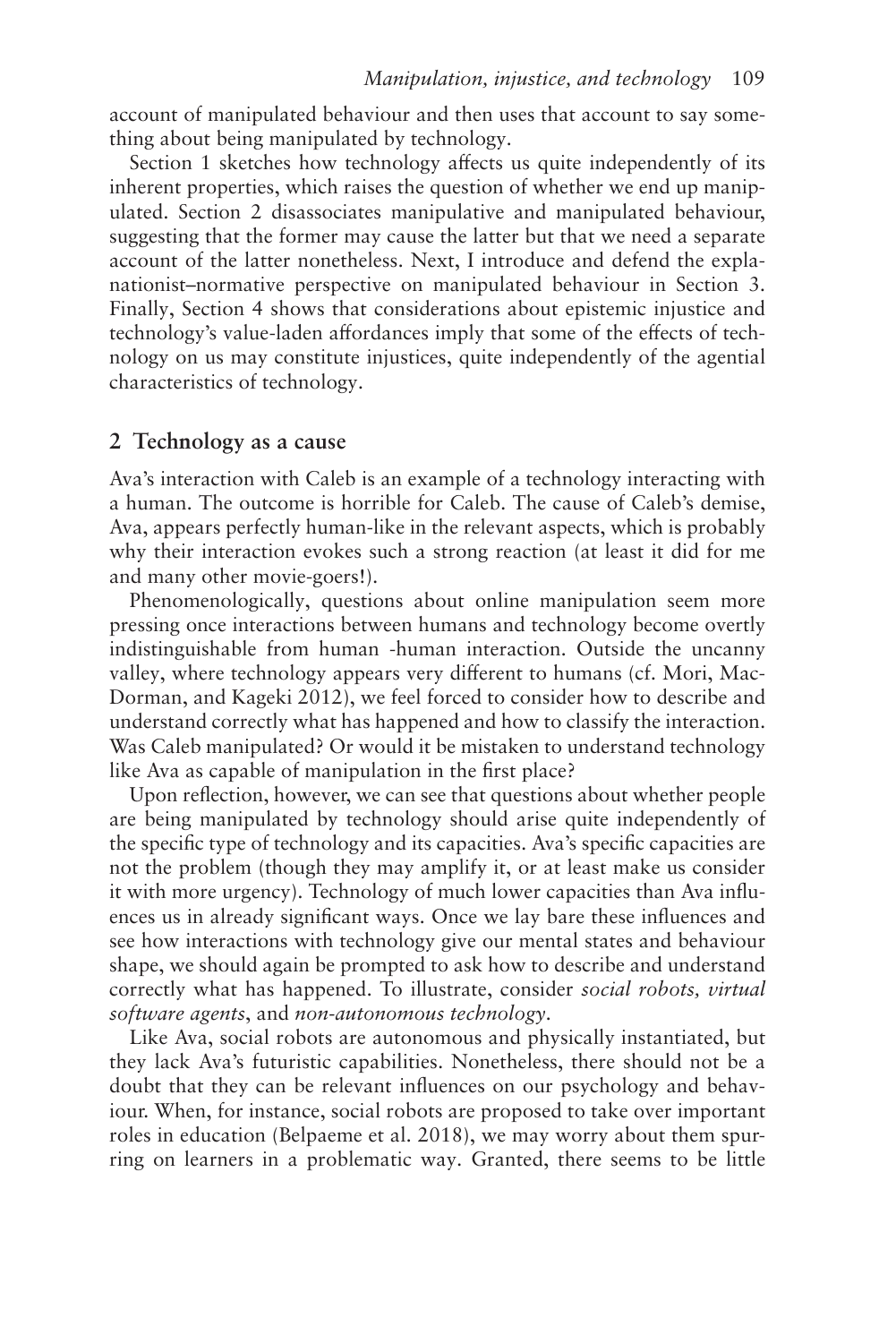<span id="page-2-0"></span>hard evidence about the impact of autonomous and physically instantiated technology, yet we demand that their infuence on us be measured by scientifc experiments. For example, there are only weak indicators about the efects of social robots in elderly care on well-being (Broekens, Heerink, and Rosendal 2009) and the lowering of depression (Chen, Jones, and Moyle 2018) and that of sex robots on well-being (Döring, Mohseni, and Walter 2020). However, for our purposes, we need not be as strict with the concept of a cause. A new colleague's behaviour and infuence on you may worry you even if we cannot scientifcally establish his infuence on your psychological well-being or some other factor. In the same vein, we can ask what happened when someone who feels grateful to a care robot or in love with a sex robot.

Virtual software agents are, like Ava, autonomous, but they lack a physical instantiation, and yet again, they have an efect on us that we might have reason to classify as manipulation. Consider that people's online consumption, be it social media, videos, music, or other goods, is in large parts orchestrated by recommender systems. Like Ava, these systems are instances of a technology that is intelligent and autonomous in that it can perceive its environment and take actions that maximise its chance of achieving its goals (Aggarwal 2016). Your interaction with such a system can be understood as an interaction between you and an intelligent software agent (Burr, Cristianini, and Ladyman 2018). For example, it may push an anti-vaxxer video into your feed rather than any of the other billion possibilities (Alfano et al. 2020). Virtual software agents still impact out mental states and, ultimately, our behaviour. They can, to a considerable degree, 'read our minds,' that is, make reliable inferences about our beliefs and dispositions based on information gathered about the human user in interaction (Burr and Cristianini 2019). They have been shown to have measurable infuences on our afective states as in the well-known emotional contagion study where Facebook users' affective states were influenced by the recommender system (Kramer, Guillory, and Hancock 2014).<sup>3</sup> When you are led down a rabbit hole of, say, more and more far-right videos on YouTube, and you come to believe, say, that the Democrats stole the 2020 US election, then what has happened to you? Were you manipulated? Or would it be a mistake to understand a technology like a recommender system as capable of doing that? These questions are rightly prompted by the nature of the efects that technology has on us. Caleb dies, and Internet users may end up more likely to believe a conspiracy theory. These are bad things, and they cry out for an explanation. But, again, insofar as the efects of technology on us prompt questions about manipulation, we should not restrict ourselves to artifcially intelligent technology.

*Non-autonomous* technology infuences us in relevant ways, too. Userfriendly design concerns just the exterior features of a technology without requiring that it be autonomous or physically instantiated. However, it has been shown to have distinct effects on thought and cognitive integration (see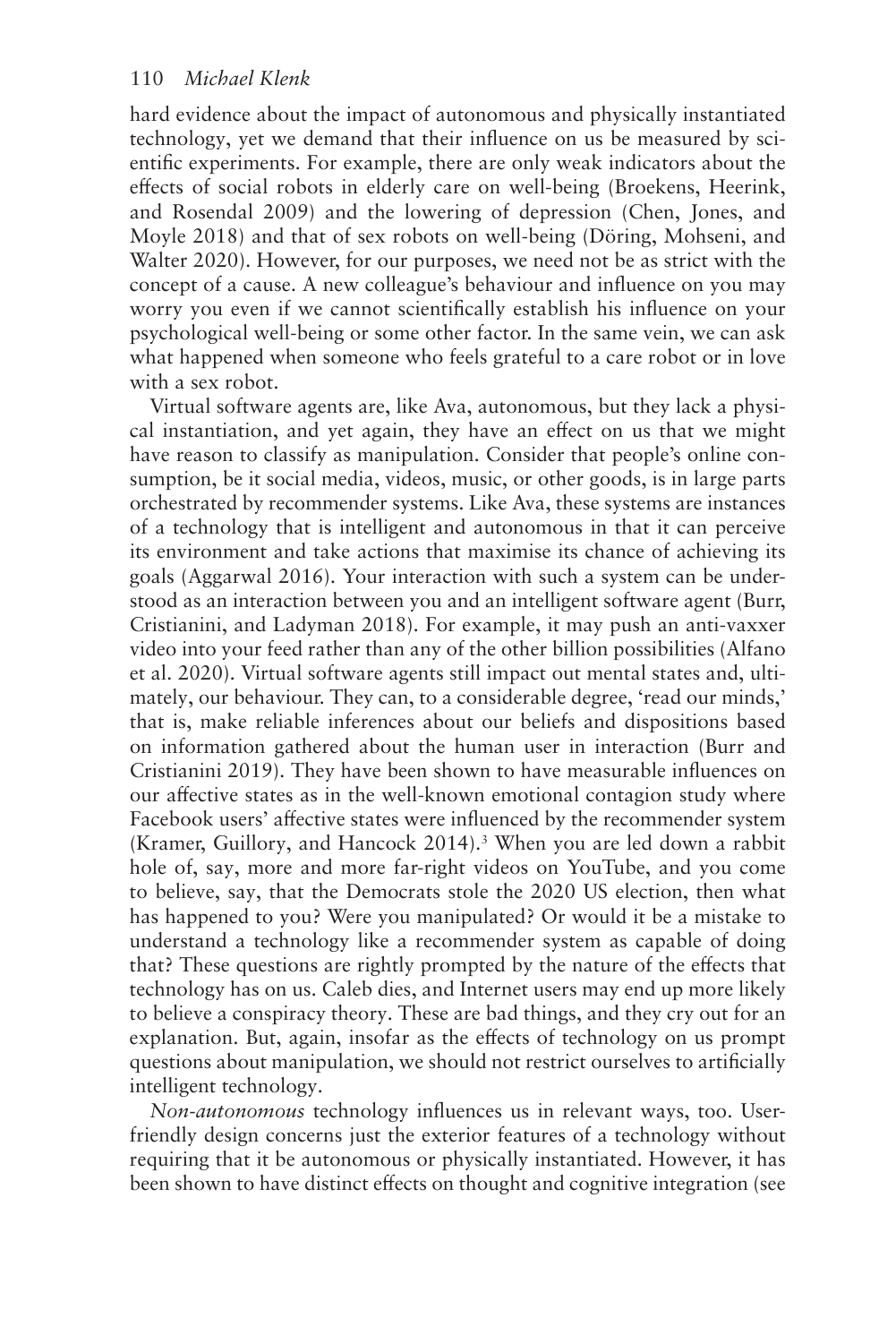<span id="page-3-0"></span>Schwengerer, this volume). Moreover, technology is physically instantiated but not autonomous, can also have dramatic efects on us. A prominent example from the philosophy of technology concerns the socio-technical efects of technology. Winner describes underpasses that were intentionally built low and, due to a combination of various technical and sociological factors, prevent certain classes people from reaching desirable areas for recreation. Winner takes this to show that artefacts have politics (cf. Winner 1980)[.4](#page-18-0) But we need not go as far and ascribe powers to the technology itself. We can focus on the efects it has on people. What has happened to those people who were prevented by the underpasses to go to the beach? Were they manipulated? Or would it be a mistake to describe the infuence on them in that way?

With all these diferent types of technology, it is entirely plausible that we have to attend closely to the capacities of the respective technology to understand what *it* did. It may be more plausible to describe Ava as *being manipulative* than an underpass in a city. However, when we are interested in Caleb's plight, or anyone else who is being infuenced by technology, we must focus on what has happened to them.

Therefore, the takeaway from this section is that the specifc properties should not matter for the general question of whether technology manipulated us. Technology is interesting for its potential to manipulate us. Some manifestations – notably artifcially intelligent technologies with a physical manifestation – may have particularly signifcant or powerful efects (see Jongepier and Klenk, this volume). But any type of technology can afect us. And that efect may prompt the question of whether we must describe it as a manipulative infuence and us, in turn, as being manipulated by the technology.

Next, I put technology aside and ask what manipulated behaviour is, before showing that technology can be a cause of manipulated behaviour in Section 4.

# **3 Manipulated and manipulative behaviour**

One puzzle with manipulated behaviour is that it is not overtly diferent from non-manipulated behaviour.<sup>5</sup> Their environment, including other agents, constantly infuences agents. However, whether the actions they perform or the mental states they adopt as a result are manipulated or not is not evident from the overt mental state or action. For example, falling in love, believing that the election was rigged, buying a new fat-screen TV, getting angry, or starting to cry can be non-manipulated mental states and actions as well as manipulated mental states and actions. Their diference is not readily discernible under an overt description.<sup>6</sup>

Moreover, 'ion' terms like manipulation are ambiguous between process and result. As Hacking (1999) suggests, each of these terms negotiates the diference between both in its own way, and manipulation allows for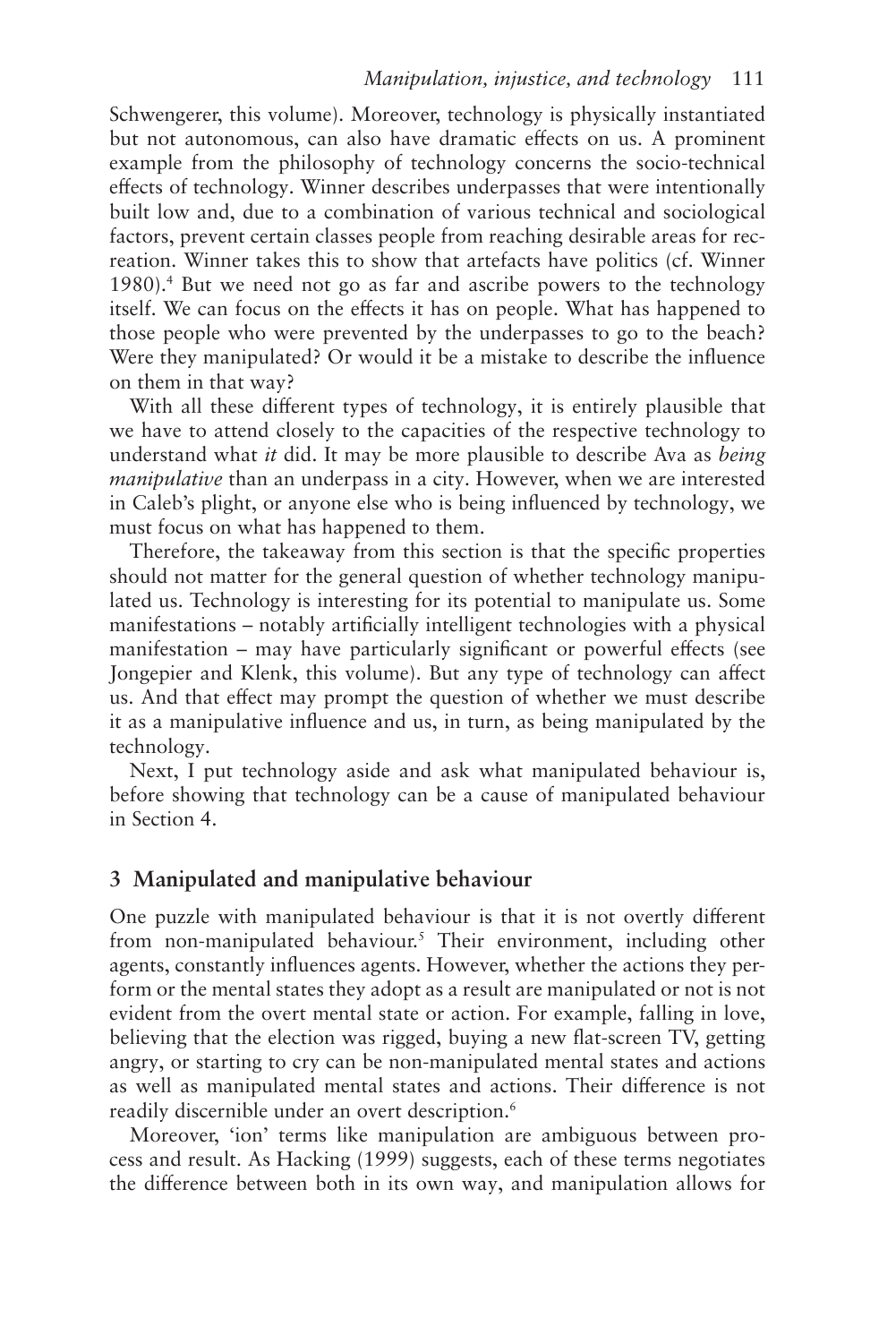<span id="page-4-0"></span>a distinction between the active process of manipulating and the passive, receptive upshot of being manipulated.

The existing literature on the nature and value of manipulation is predominantly focused on the former. But although manipulative and manipulated behaviour is related, they are diferent phenomena. This disassociation is crucial because we cannot rely on existing accounts of manipulative behaviour to say what manipulated behaviour is. After I manipulate you, the behaviour you exhibit will not necessarily overtly difer from nonmanipulated behaviour.

Nonetheless, there is a bridge between accounts of manipulative behaviour and manipulated behaviour. On my preferred analysis of manipulative behaviour, manipulation is a kind of negligence in revealing reasons to others (Klenk 2021a, 2021b). A manipulator is negligent in the sense that they ultimately choose their means of infuence because it is efective in getting the manipulatee to believe, feel, or desire in a certain way and not because it reveals reasons to the manipulatee. Similar to other norm-based accounts of manipulation (Noggle 1996; Gorin 2014; Barnhill 2014), the negligence account of manipulation suggests that manipulative infuence violates a norm. However, unlike previous views, it suggests that the violated norm is best understood as a lack of care to reveal reasons to the manipulatee rather than an active perpetration or ill will on the part of the manipulator. In this sense, manipulative infuence is more like bullshit (in the technical sense, introduced by Harry Frankfurt, as not caring for the truth) than lying (intending to communicate a falsity). I will suggest in the next section that manipulative behaviour, thus understood, may often (though not always) be behind manipulated behaviour. Nevertheless, you can already see that whatever we may say about this view of manipulative behaviour, it illustrates a lot about the manipulator and next to nothing about the manipulatee.

Therefore, we need an account of manipulated behaviour – and if that can be shown to connect to and extend existing work on manipulative behaviour, then all the better for it.

# **4 An explanationist-normative perspective on manipulated behaviour**

Some causes of our mental states, and ultimately our behaviour, are injustices. For example, a violation of your right to be treated with dignity – a violation often but – notably – not exclusively perpetrated by manipulators – may cause you to believe falsehoods and do things you did not want. Caleb, for instance, was played with and used as a mere means to Ava's nefarious ends[.7](#page-19-0) Similarly, Othello, a prime exhibit of manipulated behaviour (whom we will discuss more later), was lied to and thus got his entitlement to truth frustrated.

In these cases, an injustice explains how the behaviour came about. Thus, injustices are at least correlated with seemingly manipulated mental states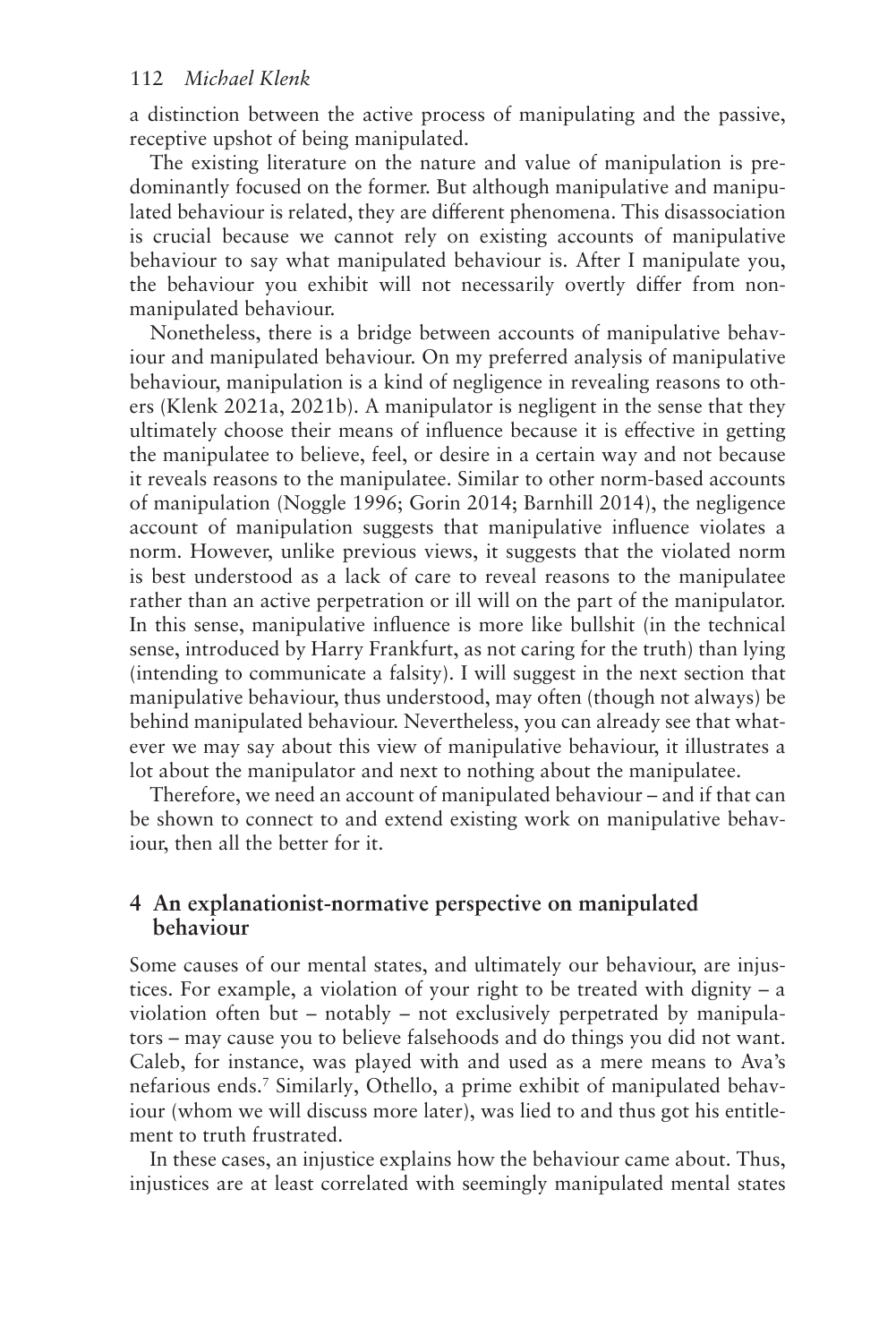and behaviours. I expand on that correlation and argue that manipulated behaviour is constituted by an injustice that explains the behaviour in a to-be-specifed sense. I will call this an explanationist-normative account of manipulative behaviour.

**Explanationist-normative account of manipulated behaviour**: Some behaviour x is manipulated behaviour if and only if and because x is explained in the relevant sense by an injustice.

My defence of the account can be summarised as follows. I illustrate the account with Othello's paradigmatic case of manipulated behaviour (Section 3.1). Real-world cases of deep oppression provide another example. Deep oppression seems morally problematic, but it has been very hard to account for that. Enoch (2020) argued that it could be accounted for in terms of injustice. If an injustice explains problematic adaptive preferences, then there is prima facie reason to think that manipulated behaviour is explained by injustice, or so I will argue (section 3.2). This can be shown to explain common concerns with adjacent accounts of manipulated behaviour (3.3). Moreover, it would offer a unified account of manipulated behaviour, which is important for independent reasons (3.4).

The argument is thus preliminary in many ways. Most importantly, it is abductive and thus leaves open that a yet deeper unifying explanation of manipulated behaviour can be found. Unless we fnd such a factor, however, the explanationist-normative account should stand as a serious contender.

#### *4.1 Manipulated behaviour and injustice*

Shakespeare's Othello illustrates the constitutive link between injustice as an explanation and manipulated behaviour.

Othello falls for the red herrings planted by his confdante Iago and comes to falsely believe that his wife Desdemona is cheating on him. He is so enraged by her supposed betrayal that he ends up killing her. Iago's scheme succeeded beautifully. Naturally, Othello was manipulated by Iago. In classifying Othello's behaviour as manipulated, we inadvertently suggest that something demarcates his relevant mental states, his belief that Desdemona cheated on him, his infuriation, and the desire to punish her, from your typical non-manipulated mental states.

Manipulat*ive* behaviour can constitute one of the injustices that explain in the right way some manipula*ted* behaviour. The injustice that played a role in Othello's behaviour was Iago's manipulative infuence on him. All Iago cared about was his plan to succeed, and thus, his infuence on Othello was reckless and negligent. He did not care the least whether Othello saw these reasons except that they made Othello behave as desired. Thus, though Iago was scheming, clever, and highly deliberate in his behaviour towards Othello, he was utterly negligent regarding Othello's reasons. This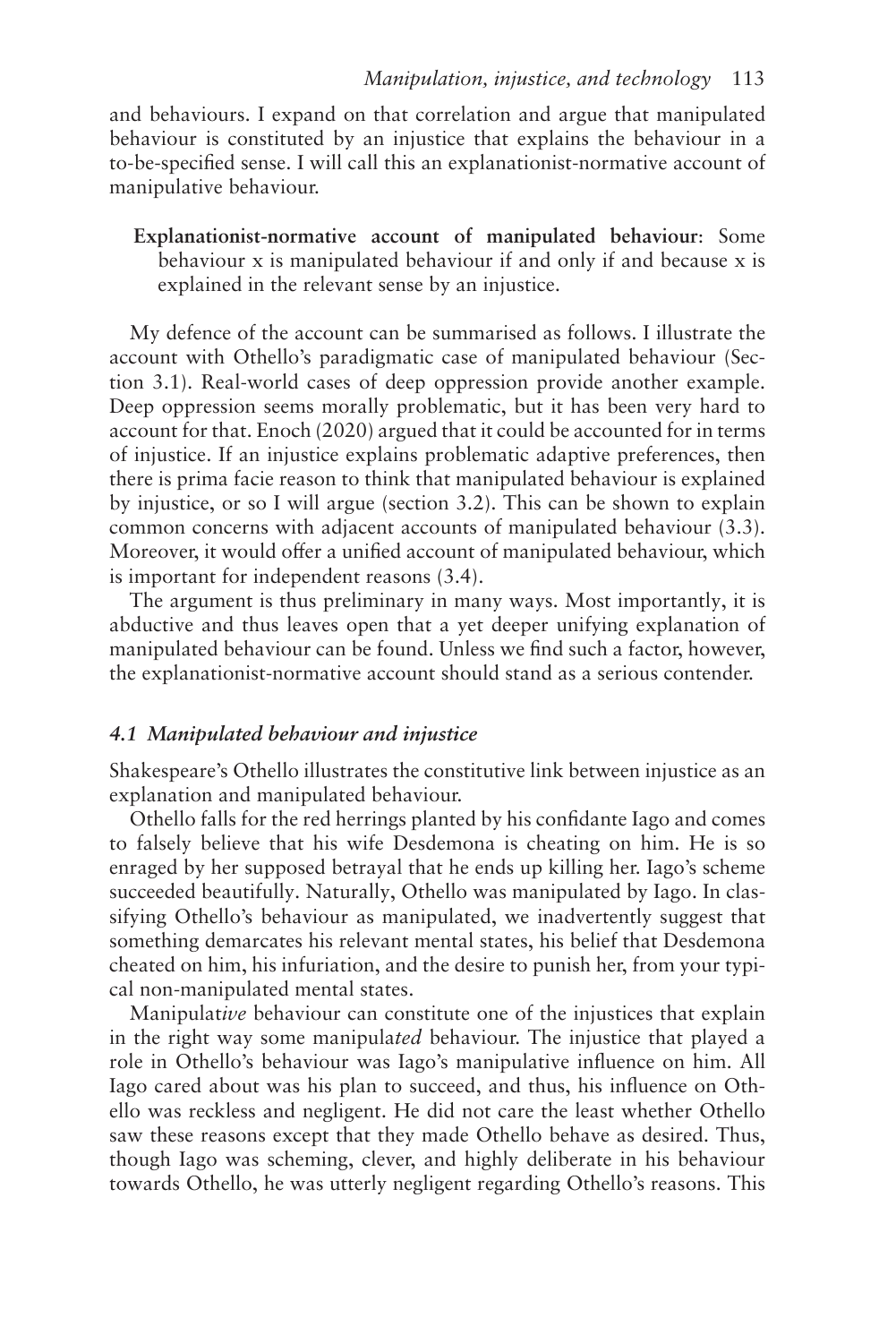description fts the view that manipulative infuence is negligence regarding the grounds on which one chooses one's behaviour (Klenk 2020a, 2021a,b). Insofar as norms legislate attention toward revealing reasons to others in interaction, we have here a violation of these norms and thus an injustice. The very violation of Othello's right leads him to have a false belief and unwarranted anger about Desdemona. So, his belief (a particular mental state) was manipulated. Since that belief fgured crucially in Othello's subsequent killing of Desdemona, Othello's behaviour was manipulated. The explanation illustrates how the thesis that being manipulated tracks injustice gives us the correct analysis of a pertinent case.

Manipulated mental states are not per se faulty. Like other victims of manipulation, Othello is troubled by their plight. Often, this will be the case because victims of manipulation end up with faulty mental states and even more so if their manipulation engenders horrible behaviour like in Othello's case.

Nevertheless, it is perfectly conceivable that one rightly laments an accurate and non-faulty but manipulated mental state. For example, suppose that Desdemona has, in fact, cheated on Othello. His belief that she cheated on him would be true and not faulty in the propositional sense. Nonetheless, Othello might rightly complain that Iago's scheming and ill will towards him make his resulting belief a manipulated one. 'I have come to a true belief, what I arrived at it in bad ways' he might say. This suggests that it is not the substantive content of a mental state that makes it manipulated or not but how the mental state came about. Thus, we must look to its genesis to understand why it counts as manipulated.

Manipulated mental states are explained in a certain way because something about their genesis is amiss. Importantly, what is amiss is measured in inherently normative terms. The violation of a right or an entitlement – an injustice – plays an appropriate role in the genesis of manipulated behaviour. A normative explanation thus demarcates manipulated from nonmanipulated mental states.

Importantly, it does not seem important per se *where* the relevant mental states came from or *who* caused them. For example, when Othello would complain about being manipulated, he would perhaps be saying something about Iago's personality, intention, or capacities (the source of his mental state). However, certainly, he would be saying something about Iago's infuence on him and the mental states that it engendered. Thus, it is not important who or what Iago is, but how he infuenced Othello.

To illustrate, imagine a rewrite of Shakespeare's Othello, where Iago turns out to be a cyborg just like Ava. Whatever is wrong with Othello's mental states (e.g., they were manipulated) would seem to be the same, irrespective of whether he is dealing with the original Iago or his futuristic counterpart.

This points to the *independence* of the manipulator's capacities from facts about whether or not someone was being manipulated. The independence claim already points to a connection with the larger concern of this chapter,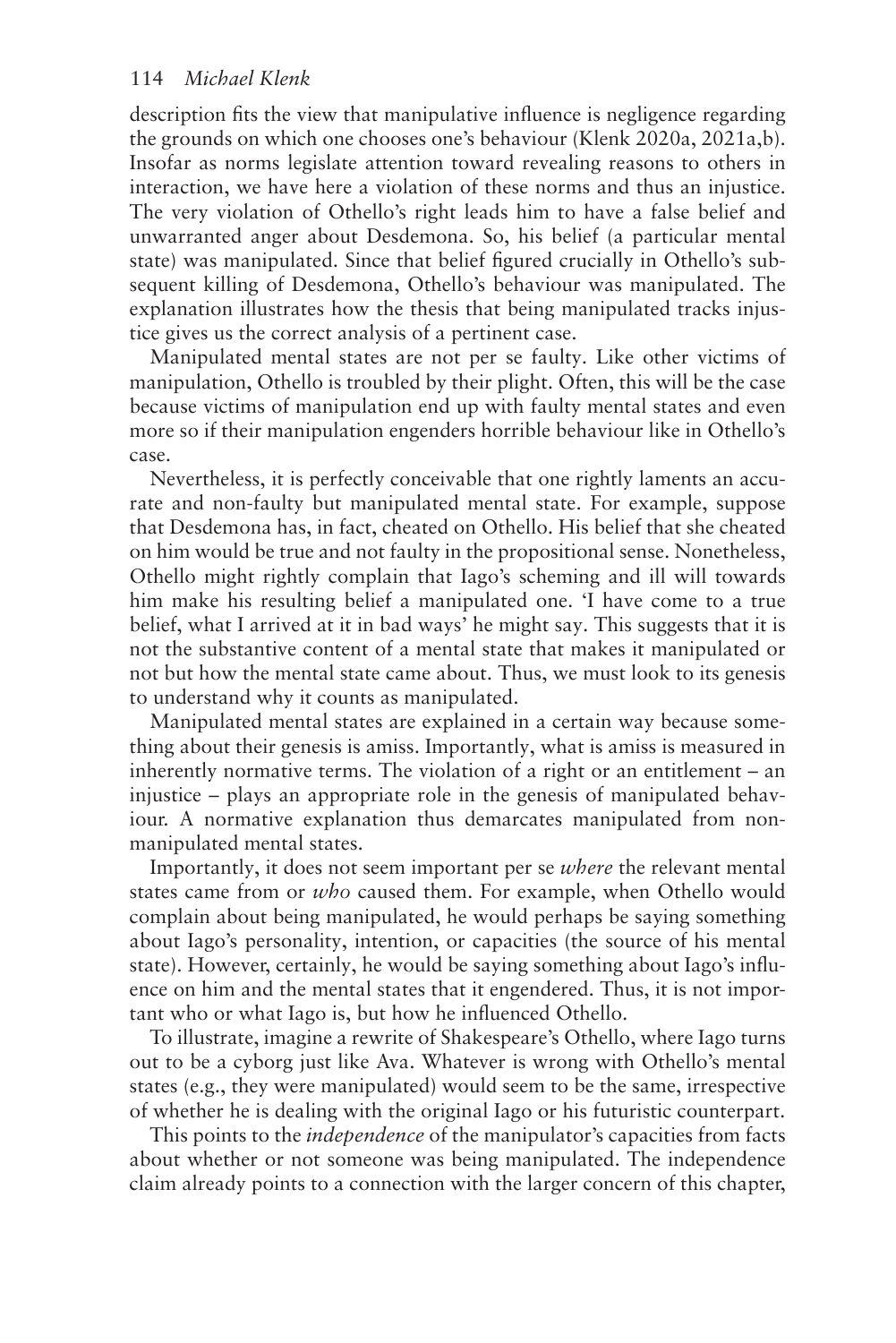<span id="page-7-0"></span>namely to explore how we can be manipulated by technology in virtue of its influence on us and quite irrespective of its capacities.<sup>8</sup> I will return to this point in Section 4.

For now, it just matters that Othello's mental states seem to difer in some non-substantive sense from his other mental states and the – counterfactual – mental states he would have had, had Iago not manipulated him.

The relevant causal-normative explanation of a given behaviour is both sufficient and necessary for some behaviour to count as manipulated. Take *necessity* first. Once we remove the injustice from the explanation of Othello's mental state, the manipulated behaviour disappears. Suppose Iago had been honest and not manipulative towards Othello. Nonetheless, Othello ends up with the faulty belief that Desdemona cheated on him because of a bad dream or the onset of insanity. Othello's behaviour would seem tragic and wrong but not manipulated. So, without the injustice, we do not seem to have a case of manipulated behaviour, which suggests the necessity of injustice for manipulated behaviour.

To deny the necessity claim, one would have to fnd manipulated behaviour that did not involve an injustice, however small. Critics may suggest that my proposed account rules out – illegitimately – the possibility of manipulated behaviour with good causal histories.<sup>9</sup> Some examples that may push us against the necessity of injustice for manipulated behaviour may be manipulating a consenting subject in an experiment, sulking to get your partner's attention, or firtatious behaviour to get someone to desire you in the first place.<sup>10</sup>

However, injustices need not be egregious and fulminant to play their relevant explanatory role in manipulated behaviour. Injustices can be minor, even trivial, perhaps. Many instances of manipulated behaviour can be all things considered permissible, notwithstanding that they remain a prima facie problem. For example, if firting, paternalistic advice, and treating subjects in experiments results in manipula*ted* behaviour, this is because it involves manipulative behaviour, which constitutes an injustice.<sup>11</sup> And so being seduced, nudged, or experimented on might come with injustices and are instances of manipulated behaviour. But at no signifcant cost, so it might be quite plausible to say that, at the end of it, it is to be welcomed. Thus, if there is a case we are prepared to classify as a case of manipulated behaviour, then there will be some injustice – however minor – to be found.<sup>12</sup>

The sufficiency claim is supported by the example of Othello and other run-off-the-mill cases of manipulation. To deny this claim, one would have to show that there are cases where an injustice explains behaviour without that behaviour counting as manipulated.

However, not any kind of explanation will do. Two examples illustrate the sense of appropriate or relevant explanation that I am after. Suppose that illegitimately withheld gratitude is an injustice. Consider frst someone who was denied gratitude where gratitude is due. That is an injustice. That person may become acutely aware of a desire to be thanked. The person's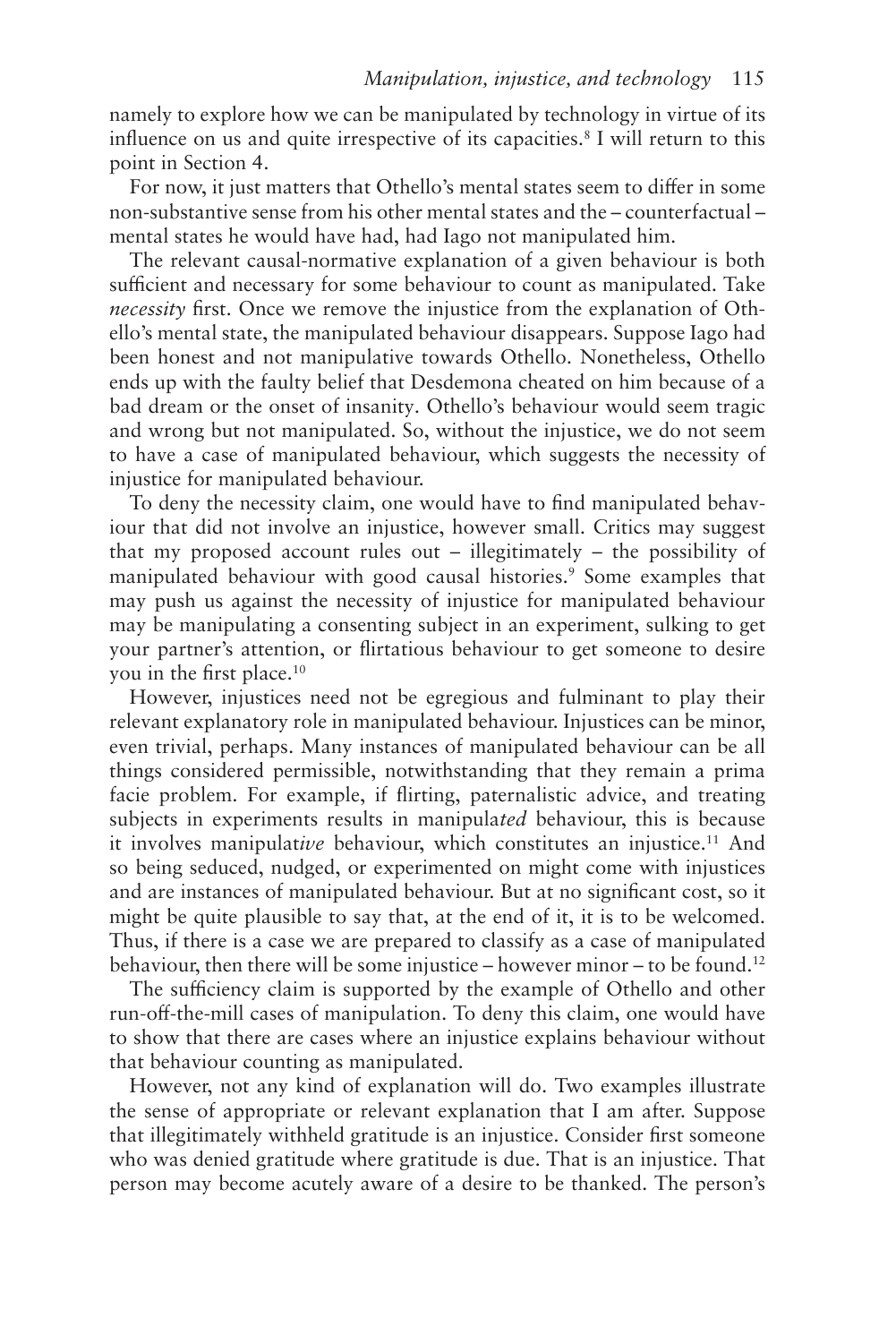<span id="page-8-0"></span>desire to be thanked is undoubtedly caused by an injustice here in some sense. Is he manipulated? No, because the injustice does not explain his behaviour in the *appropriate* sense. The desire to be thanked where gratitude is due will probably always have been there – it was only brought to the person's attention due to the injustice. The injustice is not the root cause of the desire, if you will.

Enoch (2020) discusses a related example to illustrate the appropriate explanation. Someone is taken hostage and kept in a cellar. Her being taken hostage is an injustice. Now, there is almost nothing in that cellar except for a piano, and to pass the time, she starts playing. Eventually, she develops a passion for piano play. Her passion is in some sense caused and explained by her being held captive in a cellar, which is an injustice. Despite that, her desire for piano play is not manipulated.

Neither case is a counterexample to the sufficiency thesis because the injustice does not in the relevant sense explain the resulting behaviour. The injustice is not required, counterfactually, for the desire to arise. It has already been there (as in our frst example), or it would have been there in similar circumstances minus the injustice. But for proper cases of manipulated behaviour, the injustice seems to be an essential factor in explaining how the relevant mental state was formed. Thoroughly assessing this claim would require a discussion wider than I can offer here about the conditions for a relevant explanation[.13](#page-19-0) However, it seems plausible that behaviours that have an injustice as some (distant) part of their causal chain are not relevantly explained by the injustice. This observation seems to be sufficient to rule out the most pertinent counterexamples to the sufficiency claim.

This section illustrated the constitutive link between injustice as an appropriate explanation of behaviour and manipulated behaviour. So far, the case for that account has been illustrated almost exclusively by a discussion of Shakespearean fiction. However, very real behaviour in our world is no less infuenced by injustices and thus no less manipulated. The next section will explore the fruitfulness of the explanationist-normative perspective applied to complex cases in the real world.

#### *4.2 Advantage I: explanatory power*

Adaptive preferences as a class of mental states are seemingly morally pernicious, yet it is puzzling to explain their perniciousness. Suppose a recent analysis of the problem due to Enoch (2020) is correct. In that case, Enoch's analysis supports the explanatory-normative account of manipulated behaviour defended earlier while the latter simultaneously extends Enoch's analysis.

Roughly, someone's adaptive preference for x is a preference that person adopted upon realising that y was not among her set of feasible options to the extent that she would now prefer x even if y would become feasible (Bruckner 2009; Enoch 2020). Thus, for example, desiring to have drinks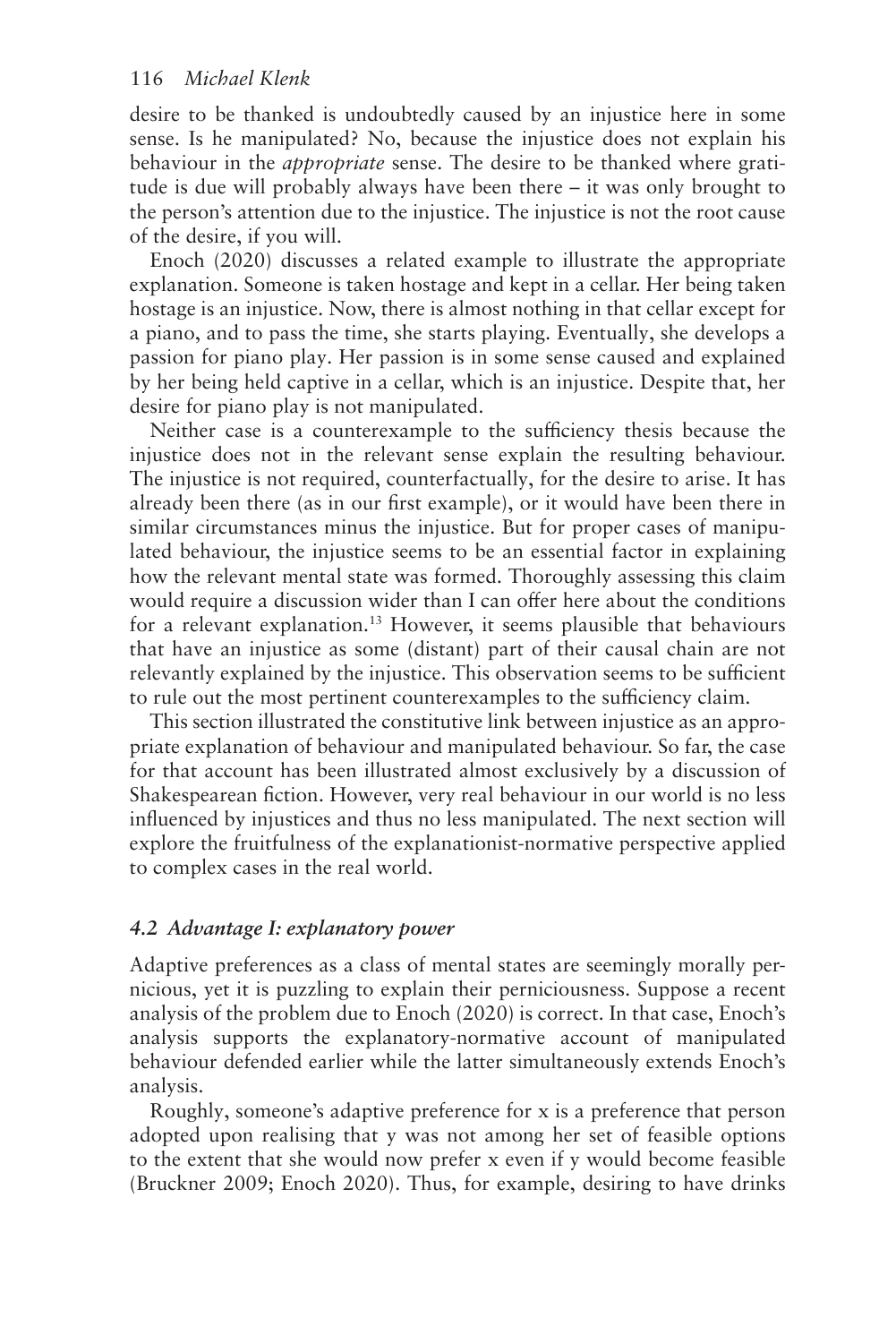<span id="page-9-0"></span>with your friends via videoconferencing rather than meeting them in person may be an adaptive preference in light of the restrictions on your feasible options surrounding the COVID-19 pandemic. This example is similar to La Fontaine's fox, which realises that it cannot reach the grapes that it so desires, and rather than admitting defeat, resolves that they look sour and that it did not want them in the frst place.

Deep oppression cases illustrate this well. Martha Nussbaum gives several compelling examples of women in oppressive personal and socio-economic contexts in India. In their cases, it seems evident that the standards by which they measure their well-being or internal state are distorted and whose resulting preferences appear problematically adaptive (Nussbaum 2001, 112–13). Mitchell (2018) recaps these cases as follows:

Vasanti, after years in an abusive marriage, thought her abuse to be a normal part of a woman's life, something to be expected once she left her family home to live with her husband. Jayamma, despite being paid less than men for more demanding factory work, accepted that this was how things were, and, knowing change was not possible, did not even waste energy lamenting her situation. And severely malnourished women in Andhra Pradesh, prior to the eforts of a government consciousness-raising program, didn't consider themselves to be malnourished, or their conditions to be unhealthy.

(discussed in Mitchell)

Vasanti, Jyamma, and the other women seem manipulated, and their adaptive preferences are morally worrisome. Nevertheless, despite being harmed by the oppressive practice that they adapted to, they also appear to be strong advocates of the practice. Thus, several well-known attempts to spell out the moral problem in terms of an autonomy deficit for adaptive preferences seem to run into problems[.14](#page-19-0) Some analyses may succeed in the future. However, Enoch (2020) makes a compelling case that this is unlikely. The problem is not how the preferences of deeply oppressed persons relate to their other preferences or whether they are preferences for things that are morally good or bad (though that may be *another* problem, cf. Nussbaum 2001).

Instead, Enoch (2020) suggests that their preferences are deeply oppressed and thus morally problematic because they were caused by injustice. Accordingly, Vasanti's preference turns out to be non-autonomous in problematic ways because her adaptive preference for a certain kind of marriage is explained by the injustice of living in such an arrangement for years. The latter is an injustice in many ways, not least because it violates Vasanti's right not to be harmed.

My analysis of manipulated behaviour draws heavily on and is indebted to Enoch's analysis of adaptive preferences. Irreducible normativity is the most crucial element that the explanationist-normative account of manipulated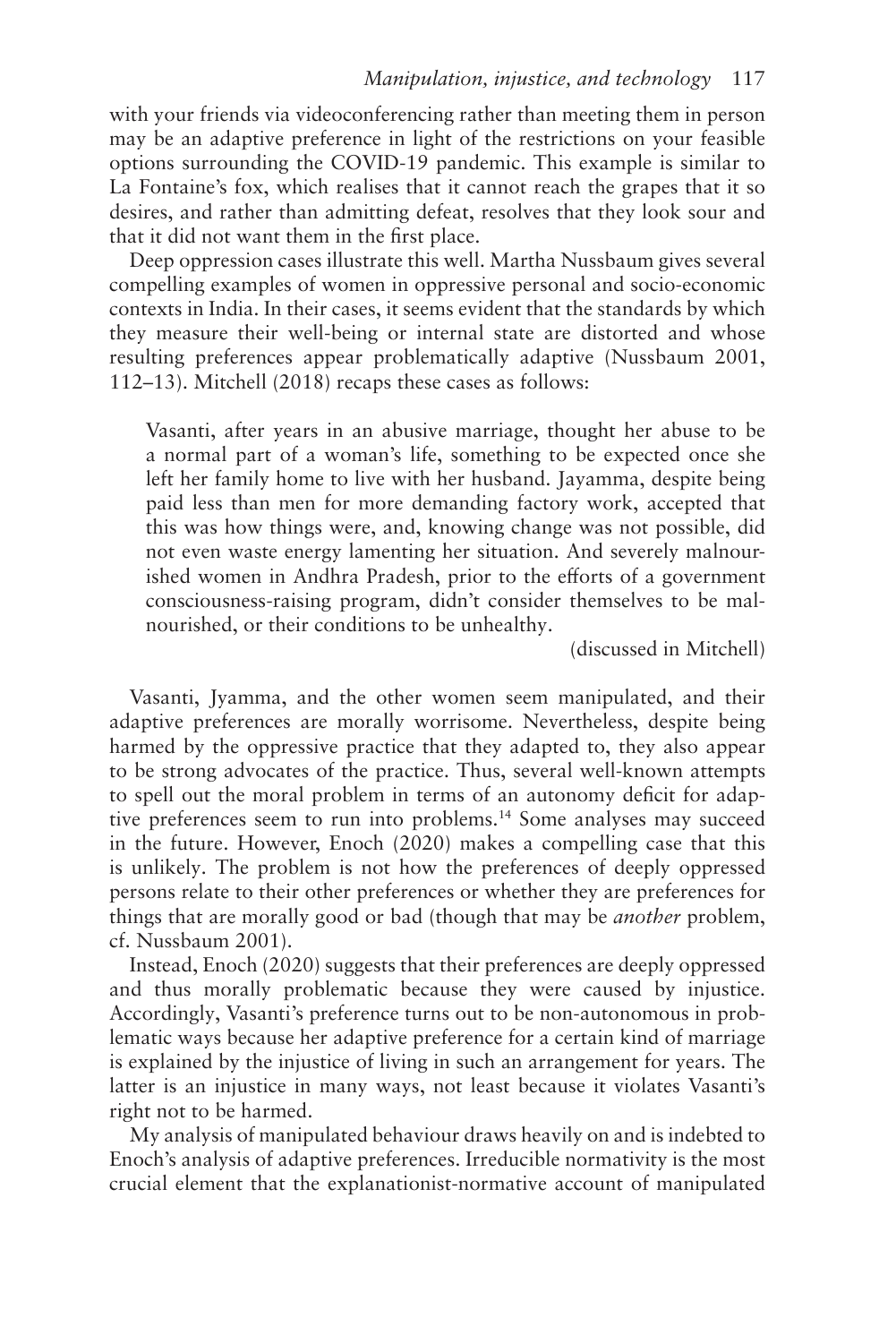behaviour takes from Enoch (2020). We cannot understand what manipulated behaviour is without a moral perspective on what counts as an unjust infuence. Deep oppression cases were helpful to illustrate this point because they feature agents whose moral problem seemingly evades us when we myopically focus on their autonomy. However, we can always conjure up cases that meet whatever criterion of autonomy we can think of and nonetheless seem problematic. Thus, we need to normatively evaluate a preference' genesis to explain *why* adaptive preferences are problematic if they are autonomous and not preferences for bad things (in that respect, the deep oppression cases discussed here are unftting examples).

However, I also think that Enoch is analysing manipulated behaviour rather than merely problematic adaptive preferences. It is not entirely clear whether Enoch suggests that problematic adaptive preferences in cases of deep oppression are problematic in virtue of being non-autonomous or problematic in virtue of how their non-autonomy is explained, namely in terms of injustice. The latter would, on Enoch's analysis, entail the former. I suggest that the latter explains manipulated behaviour and not just non-autonomy.

First, there is no principled reason to believe that, in some sense, problematic preferences are to be explained diferently than problematic mental states in general. On the contrary, corrupted preferences, desires, beliefs, and emotions are precisely the ingredients of manipulated behaviour.

Second, the set of manipulated behaviours intersects only the set of non-autonomous preferences. Some non-autonomous preferences do not amount to manipulated mental states, as other forms of infuence like coercion also engender non-autonomy. And insofar as being manipulated does not require non- or less-than-fully autonomous preferences, there are some fully autonomous but nonetheless manipulated behaviours (compare Buss 2005). The latter, of course, is controversial and goes beyond anything I can hope to discuss in sufficient detail here (though see Klenk and Hancock 2019). But suppose it is true that there is no conceptual connection between being manipulated and being less-than-fully autonomous. Then we can still explain the problem in cases of seemingly problematic adaptive preferences like deep oppression in terms of being manipulated, and we need not fnd a further explanatory connection between non-autonomy and being manipulated.

Therefore, the explanationist-normative account of manipulated behaviour can explain what is wrong with deep oppression while also explaining how seemingly problematic infuences that do not impact autonomy are problematic. The account thus explains well a set of highly relevant realworld cases.

Next, we will see how the account explains a common concern behind adjacent but competing accounts of manipulated behaviour, thereby extending its support.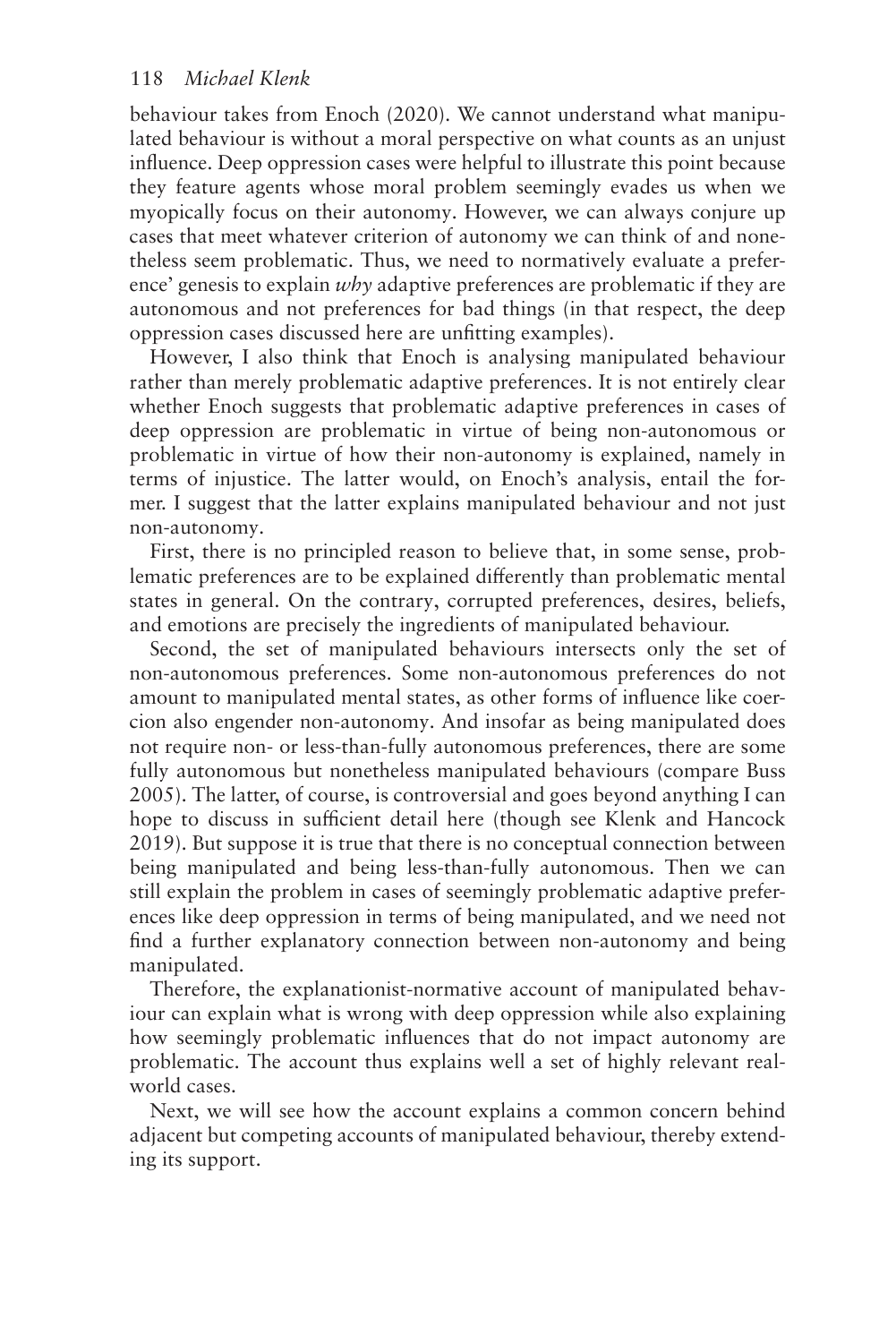#### <span id="page-11-0"></span>*4.3 Advantage II: explains common concerns*

A central motivation of the explanationist account of manipulated behaviour is that adjacent but competing attempts to explain manipulated behaviour often fail. They fail for being too narrow (they do not explain all cases of manipulated behaviour) because they require conditions that manipulated behaviour does not need. Therefore, the explanationist account of manipulated behaviour should be preferred over these other accounts.

First, manipulated behaviour has sometimes been associated with a particular *process* that brought it about. Specifcally, several authors have emphasised the connection between afective formation of mental states and manipulation, suggesting that being manipulated has something to do with having mental states formed through such processes (cf. Fischer in this volume; Wildman, Rietdijk, and Archer in this volume). However, it is not the process that is at fault but the injustice behind it. The association between emotion, affect, and being manipulated is indeed often there, but it is merely a spurious connection, and it cannot explain all cases of being manipulated. Manipulated mental states can be formed on a purely cognitive and rational basis such as Othello's belief that Desdemona cheated on him. Moreover, the epistemic or moral warrant of a form of mental state genesis, or the rationality of a type of infuence, does not depend on the type of information per se but on the contextual factors at hand.

This claim can be briefy illustrated with the debate around System 1 and System 2 processing (cf. Kahneman 2012). The former is associated with 'non-rational' mental processes such as heuristic decision-making. In contrast, the latter is associated with 'rational' mental processes such as refection and conscious deliberation. But that does not settle questions about the normative rationality irrationality of System 1 versus System 2 processing. For example, fast afective heuristics are rational when decisions must be made quickly in familiar environments (Gigerenzer 2008). The type of information or the manner of its processing per se is epistemically and morally neutral. Therefore, we cannot identify manipulated behaviour with the type of informational source nor the processes that lead to the behaviour in question.

Second, it is implausible that mental states can be distinguished into manipulated and non-manipulated based on their relation to the *agent's plans*, *aims*, *or* (*self-*)*interest*. [15](#page-19-0) Several scholars have championed this proposal (e.g., Barnhill 2014; Rudinow 1978), and it is evident that being manipulated is often not good for you. But clearly, our manipulated mental states are sometimes conducive to our objectively warranted plans or aims. For example, a little nudging may help me avoid the temptation to book a transatlantic fight as soon as travel restrictions abate. Because at least some nudges lead to manipulated behaviour, this is a counterexample to the proposal that manipulated mental states and actions are at odds with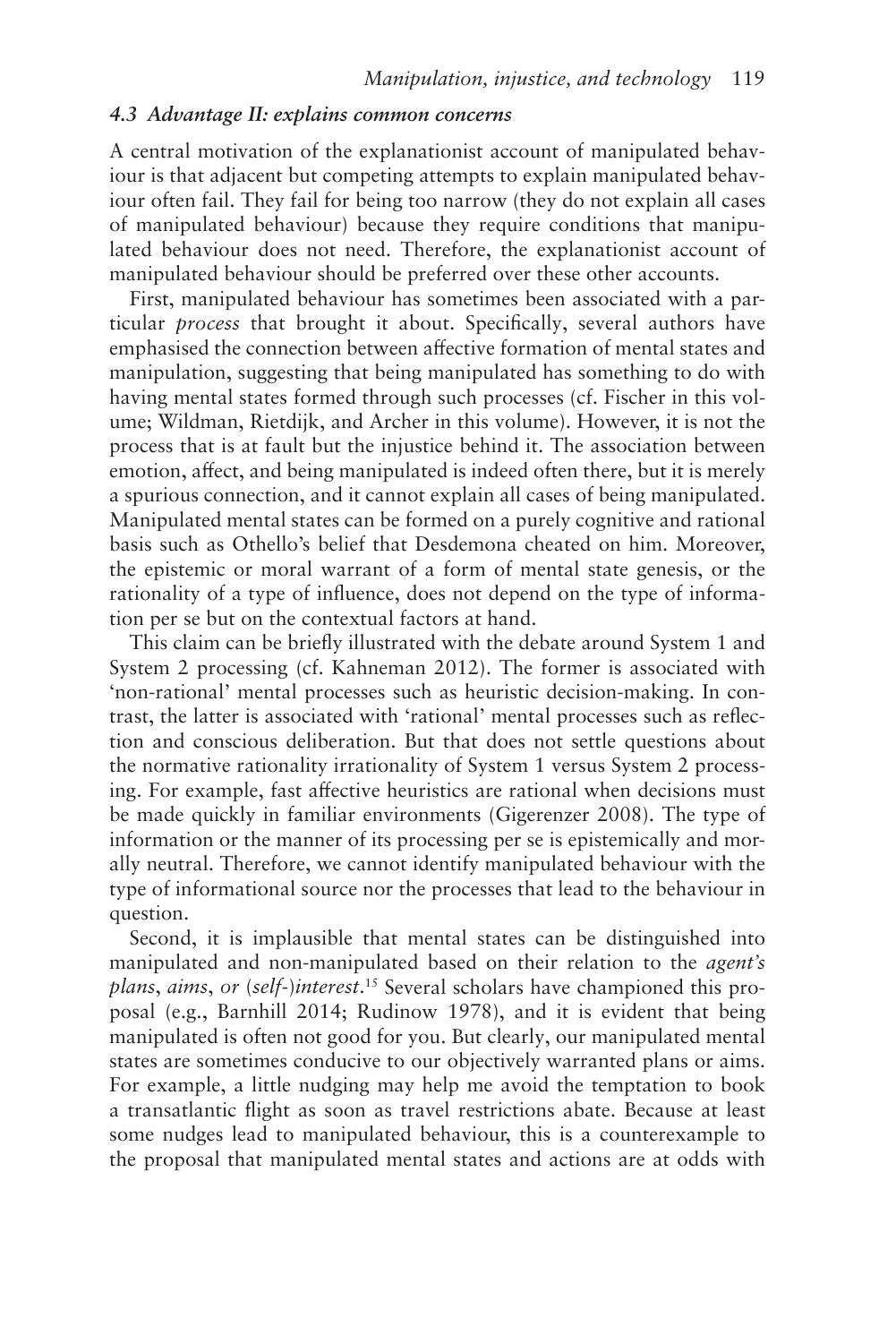our objectively warranted plans or aims (cf. Sunstein 2016; Klenk 2020a). Neither do our subjectively held plans or aims need to be at odds with manipulated mental states or actions. Being nudged to avoid booking the transatlantic fight seems like manipulated behaviour, and yet it may serve my aim to live carbon-neutral, whether or not this is an appropriate aim to have. Therefore, manipulated behaviour need not be at odds with our aims, plans, or (self-)interest (cf. Gorin 2014). However, what is required is that we judge the genesis of the relevant mental state to contain an injustice. And that seems to be the case. Take nudging as an example. At least some nudgers are manipulative in the sense that they are negligent about revealing reasons to their interlocutor, which we identifed with an injustice earlier. This can account for the resulting manipulated behaviour, quite independently of whether the manipulatee's plans, aims, or self-interest were frustrated.

The most promising lead is that manipulation is a kind of interference and, consequently, manipulated mental states are those that were meddled with or interfered in in problematic ways. This is the popular image of the manipulator as the puppet master and the manipulated person as a puppet on a string, as a prop in someone else's play.

However, as alluded to in the previous section, the link between manipulated mental states and behaviour and autonomy is not conceptual. How manipulation impacts autonomy would have to be explained in a more substantive sense (cf. Klenk and Hancock 2019). So, there is a more general lesson here. Any account of manipulation that wants to understand manipulation as a kind of interference that diminishes autonomy must account for how 'normal' or non-interfered processing goes. And I reckon it will be incredibly tough to say how people who are always infuenced by their past and present and who at various points are prone to endorse those infuences as in deep oppression cases refectively are functioning in a 'normal' or non-interfered way.

What seems problematic for manipulated people is that their rights are violated, perhaps because they have been infuenced negligently. This can be given a distinct Kantian favour, in that victims of manipulation were not treated with due respect, which clarifes what right is violated (see Jongepier and Wieland, in this volume). The image of being a puppet on a string is misleading if it suggests that we necessarily are less than fully autonomous when we are being manipulated. However, it is apt to evoke a sense of disrespect and violation of one's rights – after all, we are not puppets on a string and should not be treated that way. In this sense, the explanationistnormative account of manipulated behaviour illustrates very well the core concern with manipulated behaviour and ties in nicely with accounts of manipulative behaviour.

## *4.4 Advantage III: avoids error theory*

Finally, the explanationist-normative account of manipulated behaviour is supported by a *reductio* argument.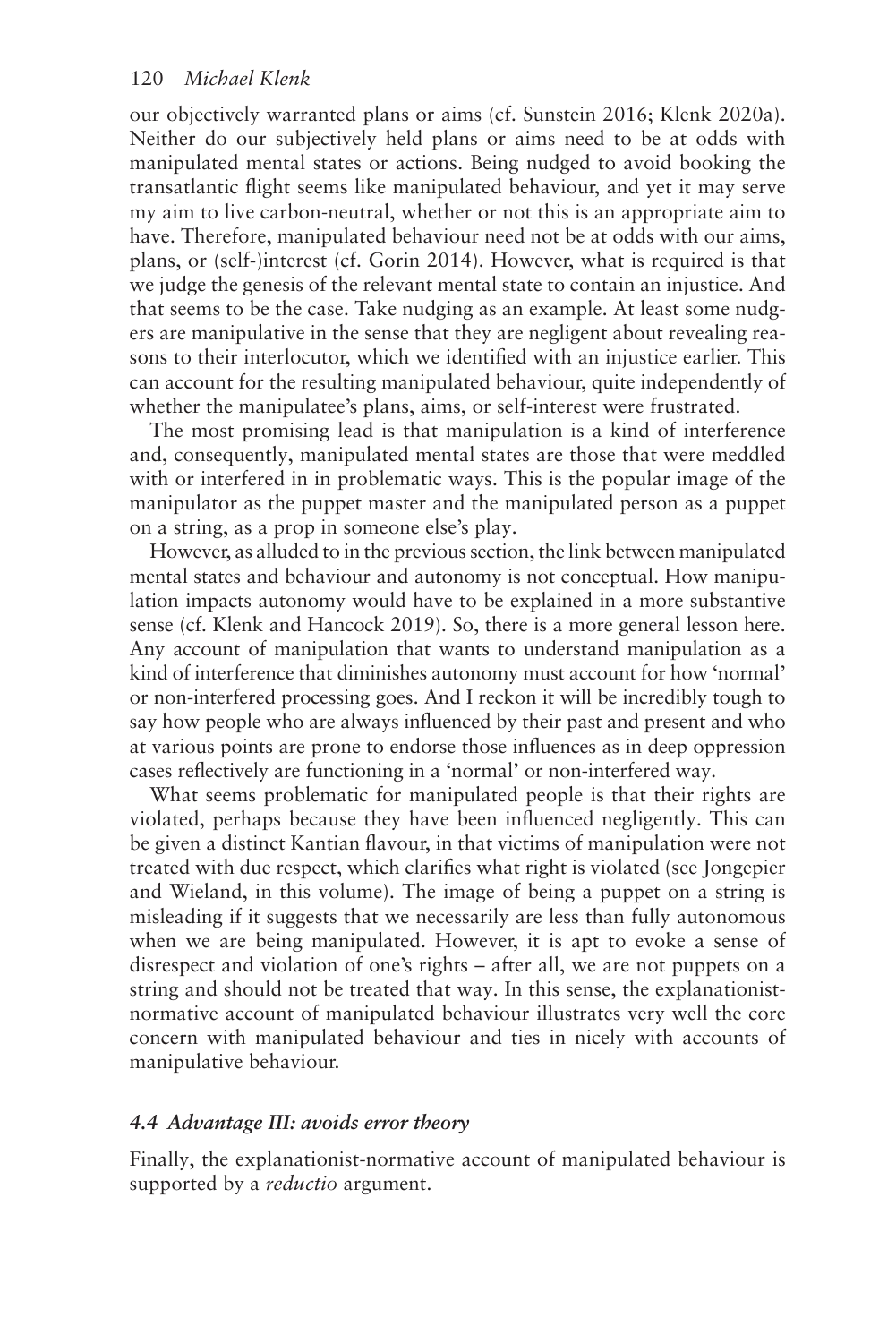#### *Manipulation, injustice, and technology* 121

<span id="page-13-0"></span>We should accept the thesis that being manipulated tracks injustice to avoid an error theory about judgements about manipulation (i.e., a theory that explains how and why people are frequently mistaken in their judgements about manipulation). So, suppose that it is false that being manipulated tracks injustice. Then, manipulation is *not* related to injustices that play an appropriate causal role in the formation of a mental state or the generation of an action, and we should *not* expect normative judgements to track causal histories of mental states afected by injustices (in the appropriate way). However, there is widespread disagreement about what makes some behaviour an instance of manipulated behaviour.<sup>16</sup> I call this phenomenon:

## **Classifcation Variety**: There is widespread disagreement about the conditions for manipulation.

Classifcation Variety is supported by two sources, preliminary empirical studies and the discussion in the philosophy of manipulation. The 'charting the feld' chapter for this volume has shown that there is considerable disagreement about the nature of manipulation (Jongepier and Klenk, chapter 2 in this volume). Normative concepts are controversially discussed more generally. Further defence for this claim that professional philosophers disagree about the nature of manipulation may be produced at will.

A novel data point is that laypeople seem to disagree about the nature of manipulation, too. In an unpublished experiment, Klenk, Xun Liu, and Hancock (2021) asked participants to evaluate short vignettes that described paradigm cases of manipulation (e.g., Shakespeare's Othello) on four dimensions concerning the efect on the manipulatee: they were 'deceived,' 'harmed,' 'played,' and 'unconsciously infuenced.' The four answer options were pre-experimentally selected based on the philosophical discussion about necessary and sufficient conditions for manipulation. The results showed that while subjects considered the vignettes as examples of manipulation, they disagreed signifcantly about the underlying condition. Just like the professional philosophers, laypeople identify several distinct causes as the underlying condition of manipulation. This supports Classifcation Variety. Now, we must take an important mental note. All the relevant examples plausibly include a causally relevant injustice (depending on the right theory of justice at the end of the day, of course). If we can interpret these varying judgements as tracking injustice instead, then we might explain away Classifcation Variety. But we are getting ahead of ourselves. First, I need to show that we should try to explain away Classifcatory Variety.

Suppose also that there is a unifed condition for manipulated behaviour (though it is not injustice!). It might be that manipulated behaviour depends on undermined autonomy. Or on deception. Or on emotional infuence. But only one. These assumptions (the rejection of my thesis and that there is a unifed condition for manipulated behaviour) coupled with Classifcation Variety would imply that a sizeable portion of the beliefs about the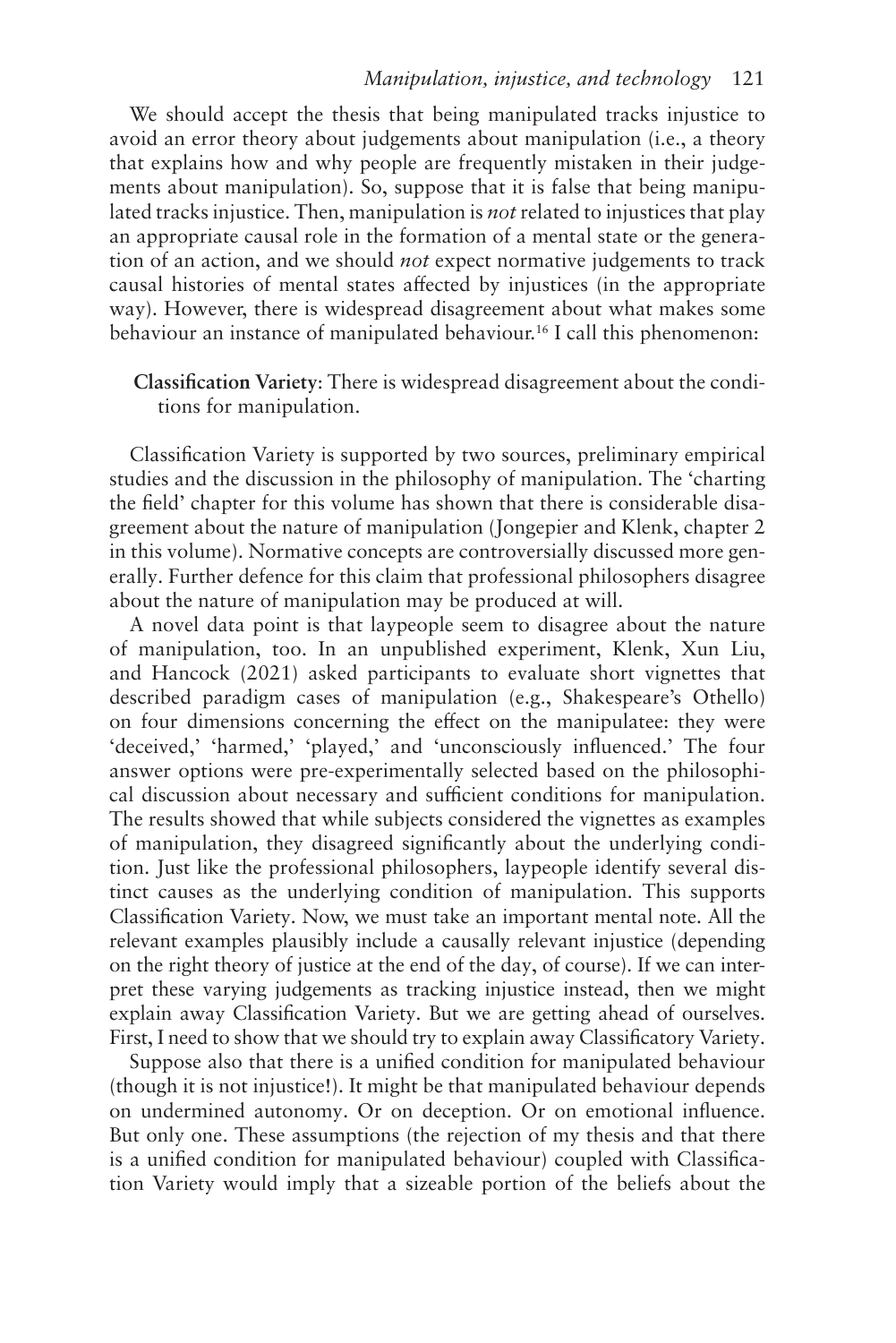<span id="page-14-0"></span>conditions for manipulated behaviour – advanced by professional philosophers and laypeople alike – are false. That is because there is one underlying condition of manipulation, while people apparently hold widely difering beliefs about what that condition happens to be. So, Variety implies what I will call

**Classifcation Error**: Many beliefs about the conditions for manipulation are false.

I can now show that we should not accept Classifcation Error and thus reject any assumption that commits us to it. Classifcation Error is unpalatable, as evolutionary considerations will show. Humans developed a reasonably elaborate capacity to detect cheaters (and, alas, to cheat ourselves). This does not mean that people are good at detecting. But it suggests that we usually know that we are being cheated *when we see it*. Being deceived and being manipulated are some of how we can be cheated. We should expect that social animals like us are good at recognising deception and manipulation, at least when they occur in environments similar to our environment of evolutionary adaptation.<sup>17</sup> When people agree that a given case exemplifies manipulated behaviour, we have good prima facie reason to think that the case indeed does exemplify manipulated behaviour. But given the assumption that it is *false* that manipulated behaviour is caused by injustice, we lack a unifying explanation of these judgements. Absent an explanation, we have to assume that most of these beliefs are false[.18](#page-20-0) This is not what we should expect given our evolutionary history.

Considering an objection to this line of thought will further strengthen it. Evolution, the objection goes, did not select for a correct appreciation of the underlying condition for manipulation but the mere 'blind' application of the concept. For instance, classifying behaviour as being manipulated may serve a function, and adaptive pressure may have applied to the utilisation of that function, not correctly identifying the conditions for manipulation.

However, correct classifcation absent an understanding for the underlying reasons for why something is an instance of manipulated behaviour is insufficient for two reasons. First, it would be an open question just why people have competence in applying the term without some kind of insight. Positing insight would answer this question. Second, even setting that worry aside, there is a substantive problem because diferent ascriptions of the underlying conditions behind manipulation are plausibly functionally differentiated. That is, diferent conclusions follow from calling something caused by autonomy-undermining or from deception. Thus, even if evolutionary pressure applied to whatever functional implications (the concept of) manipulation may have, they plausibly indirectly put pressure on the correct recognition of the conditions for manipulation.

Therefore, if it is false that being manipulated tracks injustice, we get the problematic implication that people do not understand the conditions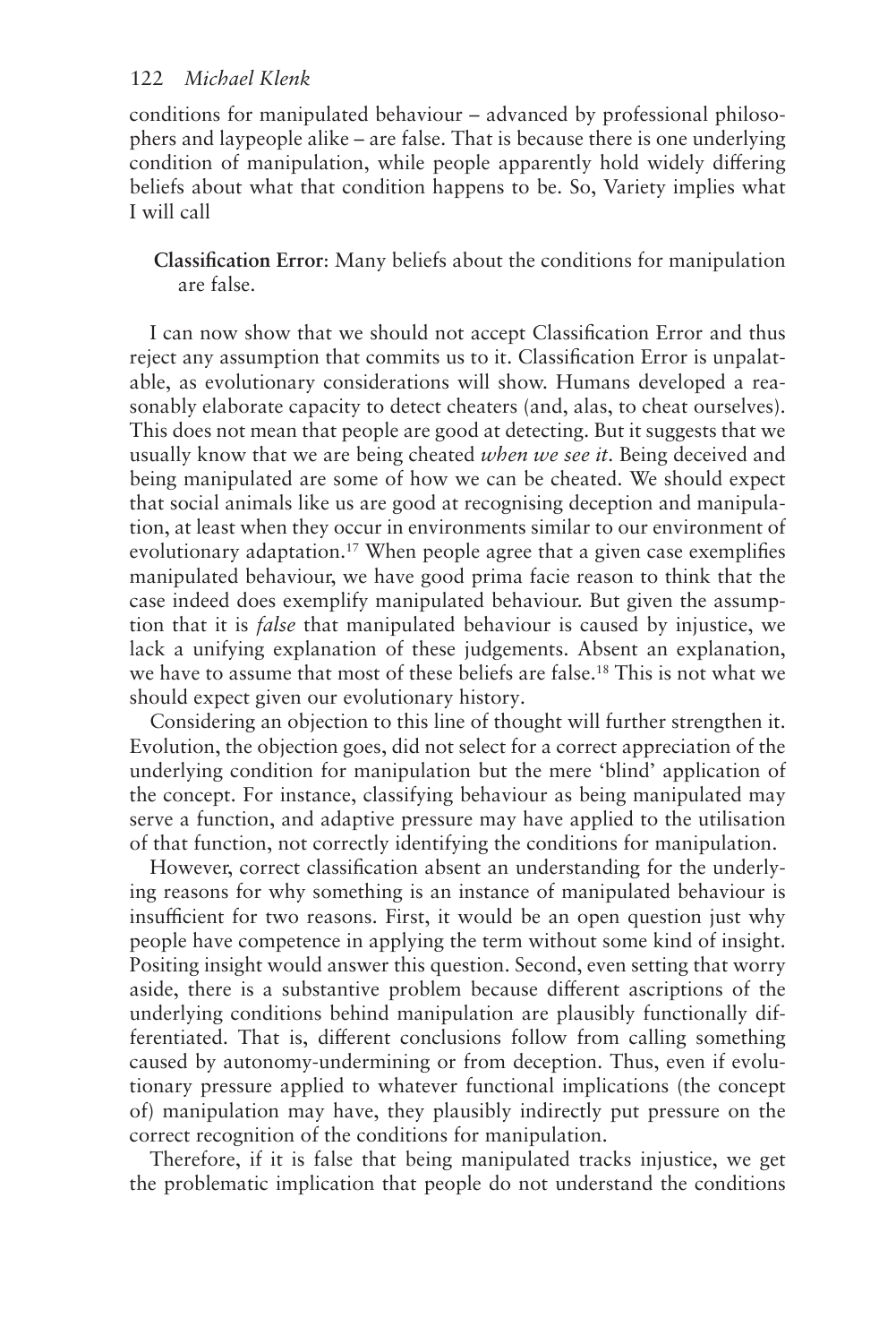<span id="page-15-0"></span>that ground manipulated behaviour and make many mistakes in applying it. Because this implication is problematic, I conclude that we should not reject the thesis that being manipulated tracks injustice. In other words, the explanationist-normative account of manipulated behaviour should be accepted[.19](#page-20-0) 

## **5 Technology's manipulative potential**

So far, we have established that interacting with technology puts as at risk of being manipulated by it. For example, it makes sense to classify Caleb as being manipulated by Ava. More generally, if manipulated behaviour is behaviour explained, in the relevant sense, by an injustice then we can be manipulated by technology, quite independently of whether it possesses agential features such as intentionality. That is because agential features are not required for an injustice to explain a mental state and, ultimately, behaviour. So, whether or not we would be correct in ascribing mental states and intentions to Ava does not matter for the question of whether Caleb has been manipulated.

Are there any more general ways in which technology may contribute to an injustice? I will frst discuss a general non-agential injustice and then elaborate on technology's causal efects in support of this claim.

Epistemic injustice gives us reason to think that agential features are not required for injustice to contribute to a mental state and behaviour.<sup>20</sup> Fricker (2011) introduces the notion of 'epistemic injustice,' which arises when somebody is wronged in their capacity as a knower. The stock example of epistemic injustice, of the hermeneutical kind, is that of a person or social group that is unfairly deprived of knowledge because of their lack of access to education or other epistemic resources. Fricker discusses two kinds of epistemic injustice in greater detail. First, testimonial injustice occurs when somebody is given less credibility than due to prejudice about the social group to which the speaker belongs. Second, Fricker describes hermeneutical injustice, which occurs when members of a social group fail, because of a linguistic gap in collective understanding, to make sense of certain distinct experiences (e.g., sexual harassment). The idea is that women, for example, were socially powerless in the 1970s and, partly because of that, could not communicate their experiences adequately (cf. Keane 2016). When people are subject to hermeneutical injustice, no direct agent (nor a group agent) perpetuates the injustice, even though at some point agents may have been involved in contributing to the injustice. But whatever 'original' agential contribution there is, it is most likely not required to explain the efects of the injustice today. Whether or not this or that agent was involved in creating systematically oppressive circumstances may matter for questions about responsibility but not for the question of whether your or my behaviour today is explained by the injustice in the appropriate way. Therefore, agential contribution is not required for injustice to appropriately explain a mental state. $21$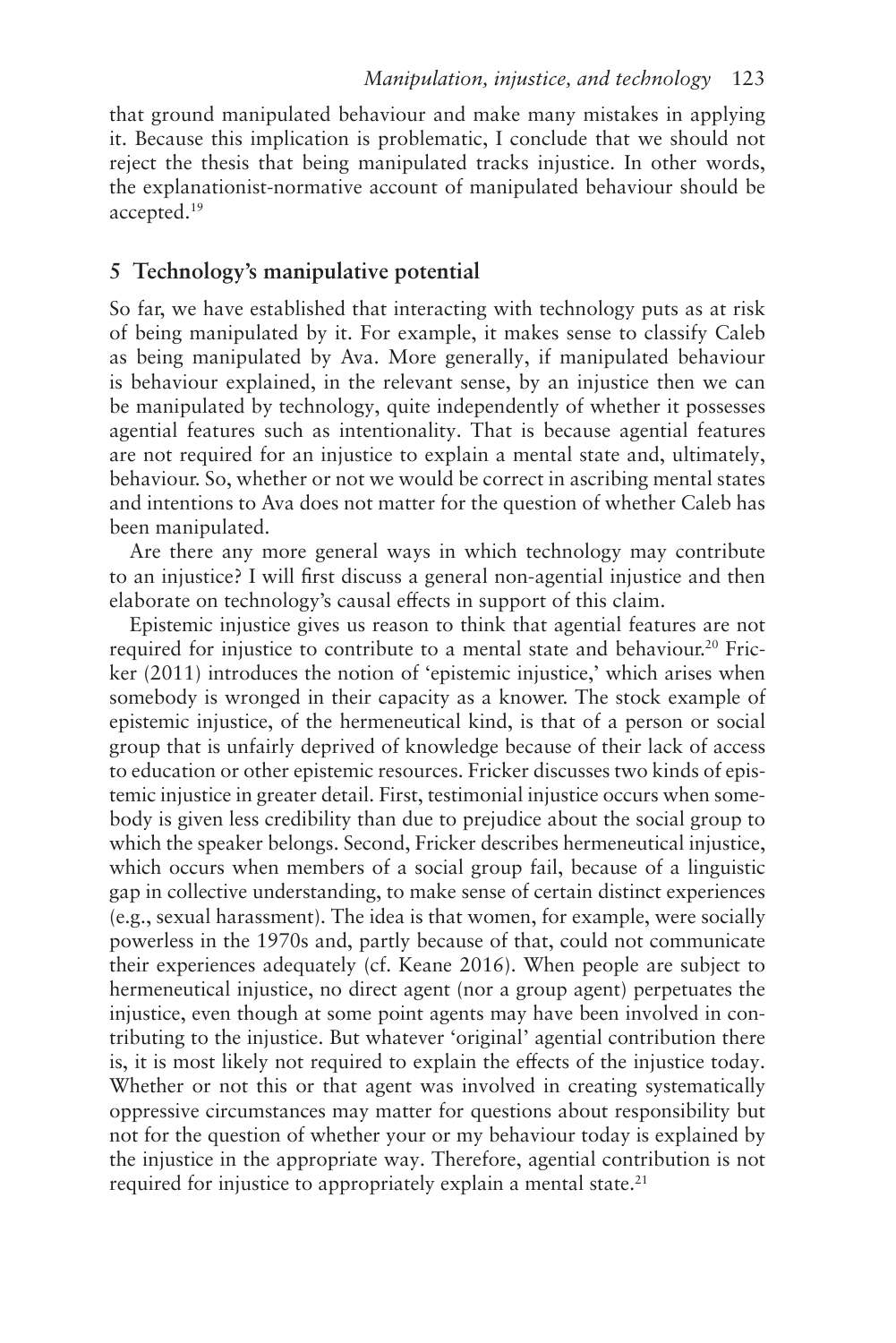Technology can contribute to injustice and thus make us manipulated because of technology's value-ladenness. The idea that technology is more than a 'mere tool' is deeply ingrained in the philosophy of technology. If technology were a mere tool, then any of its efects would have to be attributed to – roughly – the designer of the tool or its user. The NRA makes use of that idea when they claim that 'Guns don't kill people, people do.' But surely guns contribute in some sense to extraordinarily high murder rates in the United States compared to other countries (cf. Grinshteyn and Hemenway 2016), though we need not understand their contribution in an agential sense. From that perspective, technology does not seem to be morally neutral. One way to make sense of sense of technology's value-ladenness without ascribing agential features to it is in terms of affordances. Technology has afordances, which are relational properties that depend on the material properties of the technology as well as contextual factors such as biological, psychological, and social factors concerning the user of the technology (Klenk 2020b). Afordances make certain mental states and behaviours more likely and others less likely. It makes sense to speak of a chair 'inviting' us to sit on it. The afordance perspective on technology helps us interpret this claim without retorting to an implausible ascription of agency or intentionality to technological artefacts. For example, the fact that a gun afords killing indicates that handling a gun will make deadly outcomes in some scenarios, like a heated argument, more likely. Similarly, social robots are suspected of lowering depression and increasing well-being, and virtual software agents have been shown to afford more and more extreme viewing behaviour on YouTube. Even non-autonomous technology like user-friendly websites or low-built overpasses affords some mental states but not others, such as trust in the case of user-friendly websites and not going to the beach in the case of overpasses. And Ava's incredible artifcial intelligence made it likely that Caleb fell in love with her without seeing her nefarious scheme. We can also evaluate the affordances of a given technology in moral terms (cf. Klenk 2020b). So, we can also see how technology is not value-neutral from the afordance perspective.

Most importantly, it is now straightforward to see that the affordances of technology can constitute injustices that explain, in relevant ways, our mental states and behaviour. For example, all of a city's citizens are entitled to frequent the city's public beach. Low-hanging underpasses that prevent some citizens from going to the beach violate their entitlement and thus constitute an injustice. It would follow that citizens in that situation are being manipulated by the architectural features of the city. Similarly, we are entitled to truth (suppose). Virtual software agents in recommender systems make it more likely that we believe falsehoods. Thus, they contribute to a violation of our entitlement. That injustice may explain why some end up believing that the 2020 US election was rigged. They are manipulated, according to the explanations-normative account of manipulated behaviour. Caleb, fnally, has a right to be shielded from seduction. Ava violated that right, and that injustice explains Caleb's behaviour. Therefore, Caleb was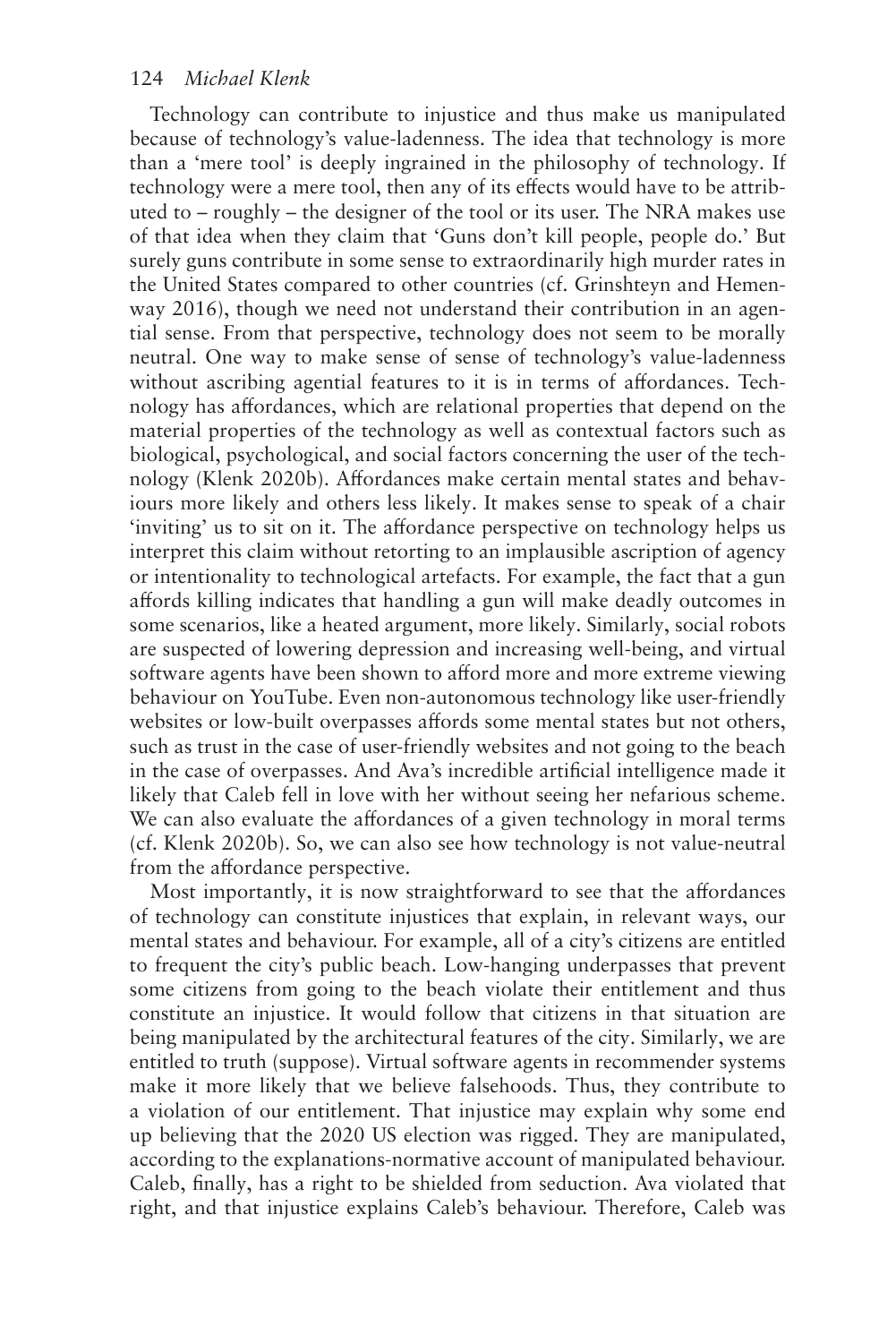<span id="page-17-0"></span>manipulated by Ava, even if Ava lacks the capacities for genuine manipulative behaviour as intentionality. These observations about concrete cases of technological manipulation depend on identifying a relevant injustice and explaining the relevant mental states and behaviours. However, they should be sufficient to show how technology has manipulative potential quite independently of its agential characteristics.

My argument for the manipulative potential of technology suggests that a prominent and competing type of argument in the ethics of technology is beside the point. I call this type of argument a *condicio sine qua non argument*. Proponents of such arguments describe conditions for manipulative behaviour and then suggest that technology currently or in principle lacks the conditions for manipulative behaviour (compare the contributions by Pepp et al., Gorin, and Nyholm, in this volume).

For example, it may be claimed that manipulativeness requires intentionality and that technology lacks intentions. Therefore, one might conclude, technology cannot manipulate us. However, arguments along these lines miss the possibility, demonstrated earlier, that manipulating (the agent side) can come apart from being manipulated (the patient side). Even if technology cannot be manipulative – for example, because there is no sense in which it can be negligent<sup>22</sup> – it may contribute to injustices that result in manipulated behaviour on our part. Of course, this is because being manipulated does not require that one interacts with a manipulator with intentions, even if the latter will, in many cases of human-to-human manipulation, be the cause of manipulated behaviour.<sup>23</sup>

Thus, technology may relevantly contribute to an injustice that plays an appropriate role in explaining our behaviour. Therefore, there is potential for us to be manipulated by technology.

Usually, we would be wont to ask about the perpetrator and the person culpable of manipulative action. This raises an important question. If there can be manipulated people without manipulators we face a responsibility gap. Some questions about passive responsibility may not be satisfactorily answered. But note two points. First, the explanationist-normative account of manipulated behaviour does not replace the need to ask questions about passive responsibility about the inventors and deployers of technology. Clearly, facts about whether or not soldiers are assessable in terms of responsibility do not absolve their higher-ups from such questions. Second, questions about passive responsibility arguably should not focus on appropriate ethics of technology in the frst place (Klenk and Sand 2020). We can still ask questions about forward-looking responsibilities to prevent manipulated behaviour, which is indeed what we should focus on.

# **6 Conclusion**

Interacting with increasingly autonomous technology raises all sorts of problems, as the burgeoning debate, especially in AI ethics, demonstrates. Is one of the problems that we can be manipulated by technology?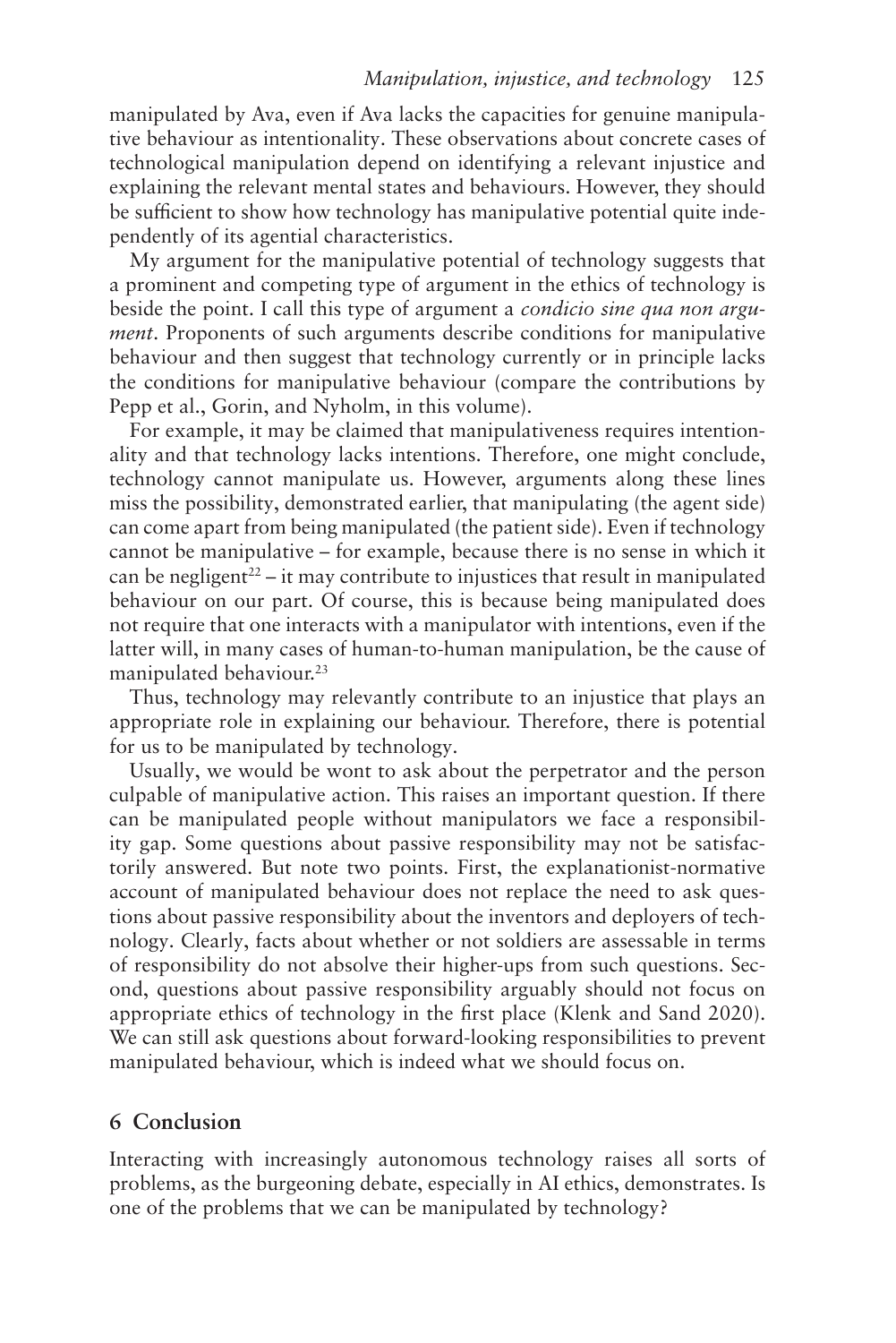<span id="page-18-0"></span>This chapter explored a novel approach to that question – by focusing on the patient rather than the agent side of manipulation – and suggested that the answer is afrmative. Manipulated behaviour is behaviour that is explained, in the relevant sense, by an injustice. Agential features like intentionality are not required for injustice, as the case of epistemic injustice demonstrates. Technology can contribute to said injustices in virtue of its afordances. Therefore, we can be manipulated by technology, even if it lacks agential features such as intentionality and thus does not meet the conditions for being manipulative.

That leaves the practically most relevant question of whether we are, in fact, being manipulated by technology. My chapter suggests concrete ways forward with this question. We must assess whether the infuence of technology on us constitutes injustices. That involves a question about the proper explanation of our mental states and behaviour and a normative account of what injustices are. Thus, two broad research challenges arise. First, we need much more empirical work to substantiate the concrete ways in which particular instances of technology infuence our mental states and behaviour. Second, those infuences need to be assessed in light of an appropriate theory of justice to see whether they violate our rights and entitlements. Given the manipulative potential of technology, it is our forward-looking responsibility to ensure that it does not materialise, and we are spared Caleb's plight.

# **Notes**

- [1.](#page-0-0) Many thanks to Fleur Jongepier, Michael Madrey, Nathan Wildman, Sven Nyholm, and Jan Willem Wieland for written comments on an earlier version of this chapter. Also, I thank Stefen Steinert and the audiences at a TU Dresden workshop and the online symposium series we organised for this volume for very helpful discussion. My work on this volume was made possible by a Niels Stensen Fellowship. I gratefully acknowledge generous support by the European Research Council under the Horizon 2020 programme under grant agreement 788321.
- [2.](#page-0-0) I will often suggest for illustrative purposes that manipulated behaviour or a manipulated action – is based on a manipulated mental state. Whether that claim about the relation of mental states, action, and behaviour is plausible depends in part on wider issues than I can discuss here. Readers who see a problem in that simple sketch may just focus on my core claim about the conditions of manipulated mental states.
- [3.](#page-2-0) This case is prominently Wildman, Rietdijk, and Archer, in this volume.
- [4.](#page-3-0) Also consider a point I do not address here, namely that some kinds of interactions may be made possible in the frst place by new technology, like augmented many-to-many interaction. See Cappuccio et al. (2021), in this volume.
- [5](#page-3-0). Note that I use the term 'manipulated behaviour' to refer to manipulated mental states and manipulated actions.
- [6.](#page-3-0) Note that I may be the frst to make this distinction explicit, but I am not the only one who defends it. (Wilkinson 2013) notes in his discussion of a general account of manipulation that it may be premature to assume that manipulative action leads to manipulated action. His point is that social science is difficult.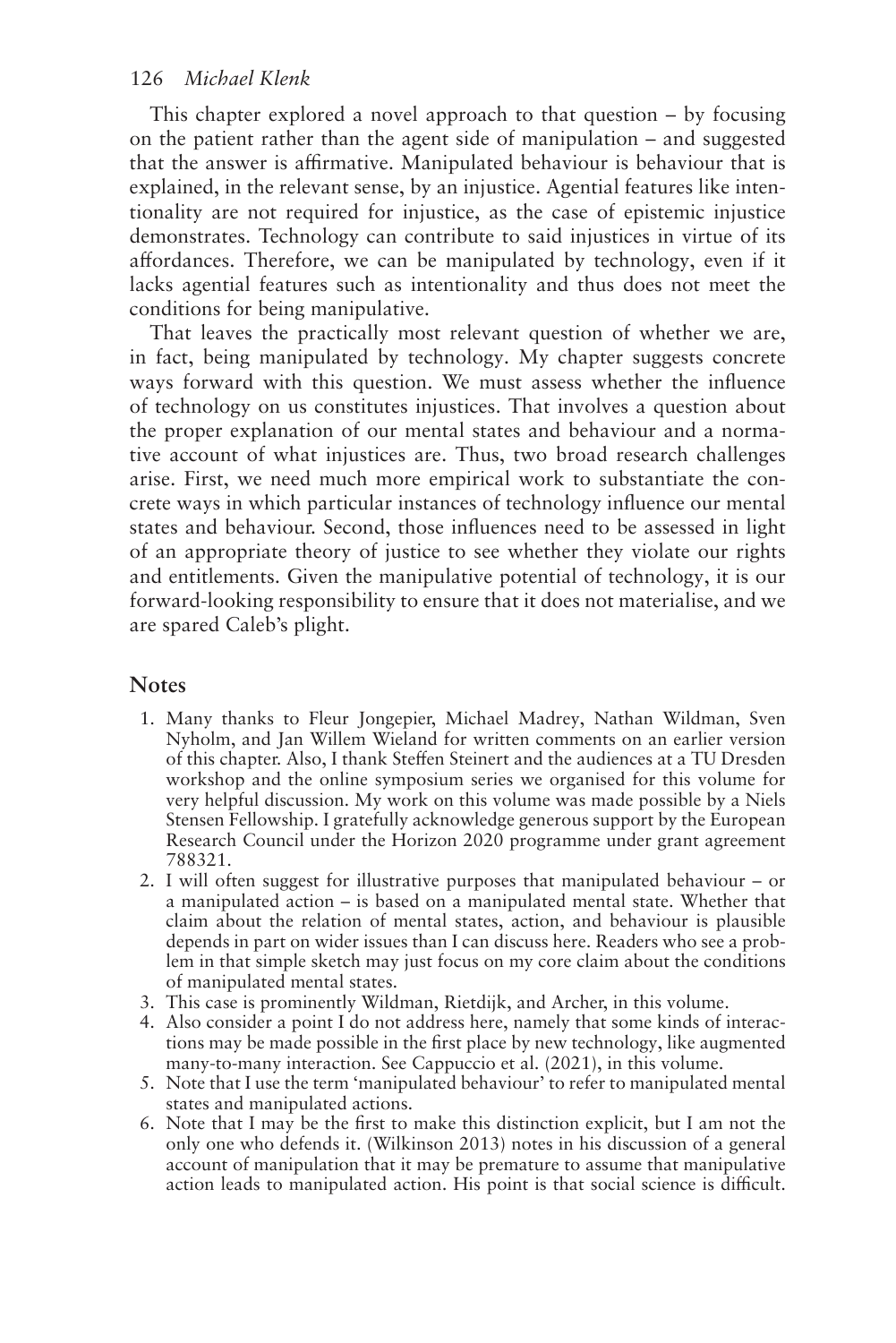<span id="page-19-0"></span>But it obviously depends on the thought that manipulative actions do not imply manipulated actions. The converse may also hold true. At least, that is what I will assume in what follows.

- [7.](#page-4-0) Relatedly, a violation of your right to bodily integrity may cause you to feel threatened and cave in to illegitimate demands. Or a frustration of your civic entitlement to be informed by media in a factual manner about politics may cause you to believe falsehoods, to desire irrational things, and to vote for the wrong party.
- [8.](#page-7-0) Most relevantly, as discussed earlier, is probably the capacity for intentionality. See the overview by Jongepier and Klenk, in this volume.
- [9.](#page-7-0) Thanks to Fleur Jongepier for pressing me to address this point, and to Jan Willem Wieland for putting this point to me in that way.
- [10](#page-7-0). Perhaps my proposed analysis of manipulation would seem to require a revision of our concept manipulation. Compare Pepp et al., in this volume.
- [11](#page-7-0). Thanks to Fleur Jongepier for helpful feedback on this point.
- [12](#page-7-0). One class of counterexamples are cases of manipulation in the context of a game. Nathan Wildman suggested a case along the following lines. Suppose that Iago and Othello are playing chess, and Iago manipulates Othello by making a series of moves in order to get him to think that he's going to attack queenside, when in fact he's going to go kingside. As a result of Iago's manipulation, Othello builds up his defences in the wrong spot and ends up eventually losing. That strikes some as a case of manipulation, but one that tracks no injustice: Iago manipulated Othello, but he did nothing wrong! I would maintain that we do not have a case of manipulation here because Iago stuck entirely to the rules of the game. So, even though he presumably did not care for whether Othello recognised his reasons for acting, there is no norm within the game that would demand such care. Perhaps Othello was fooled then or duped but not manipulated.
- [13](#page-8-0). Thanks to W. Jared Parmer for pressing me on the distinction between being caused and being explained by an injustice.
- [14.](#page-9-0) To illustrate, consider that the women's preferences are not irrational or nonautonomous insofar as they internalised the practice to an extent that they desire what they want to want (on an 'internal' conception of autonomy, cf. Frankfurt 1971) or reflectively endorse the desire, as part of a self-affirming practical identity (cf. Bruckner 2009; Christman 2014). Insofar as the oppression is sufficiently thorough, it is likely that their seemingly problematic preferences are in harmony with their other preferences, thus denying the claim that the problem is formal (cf. Bovens 1992).
- [15](#page-11-0). More generally, we could also call these objective list theories of manipulated behaviour, because they propose lists of goods (e.g., alignment with one's aims or plans) that manipulated behaviour arguably lacks. The short rebuttal of these proposals is that for any entry on a list we can imagine a behaviour that possess that item but still counts as problematic or a behaviour that lacks the item but does not count as problematic.
- [16](#page-13-0). Another crucial clarifcation concerns the claim about injustice. On its face, my thesis is ambiguous between people judging that an injustice played an appropriate role in some behaviour (the mentalist interpretation) and the fact that an injustice played an appropriate role in some behaviour (the causalist interpretation). Making the distinction clear is important because my thesis drives on an argument about people's judgements being on track.
- [17](#page-14-0). Which is precisely why I might be especially worried about technological manipulation as it supersedes our adaptations. Fleur Jongepier and I discuss this as an aggravating factor, in chapter 2 of this volume. The current point, however, is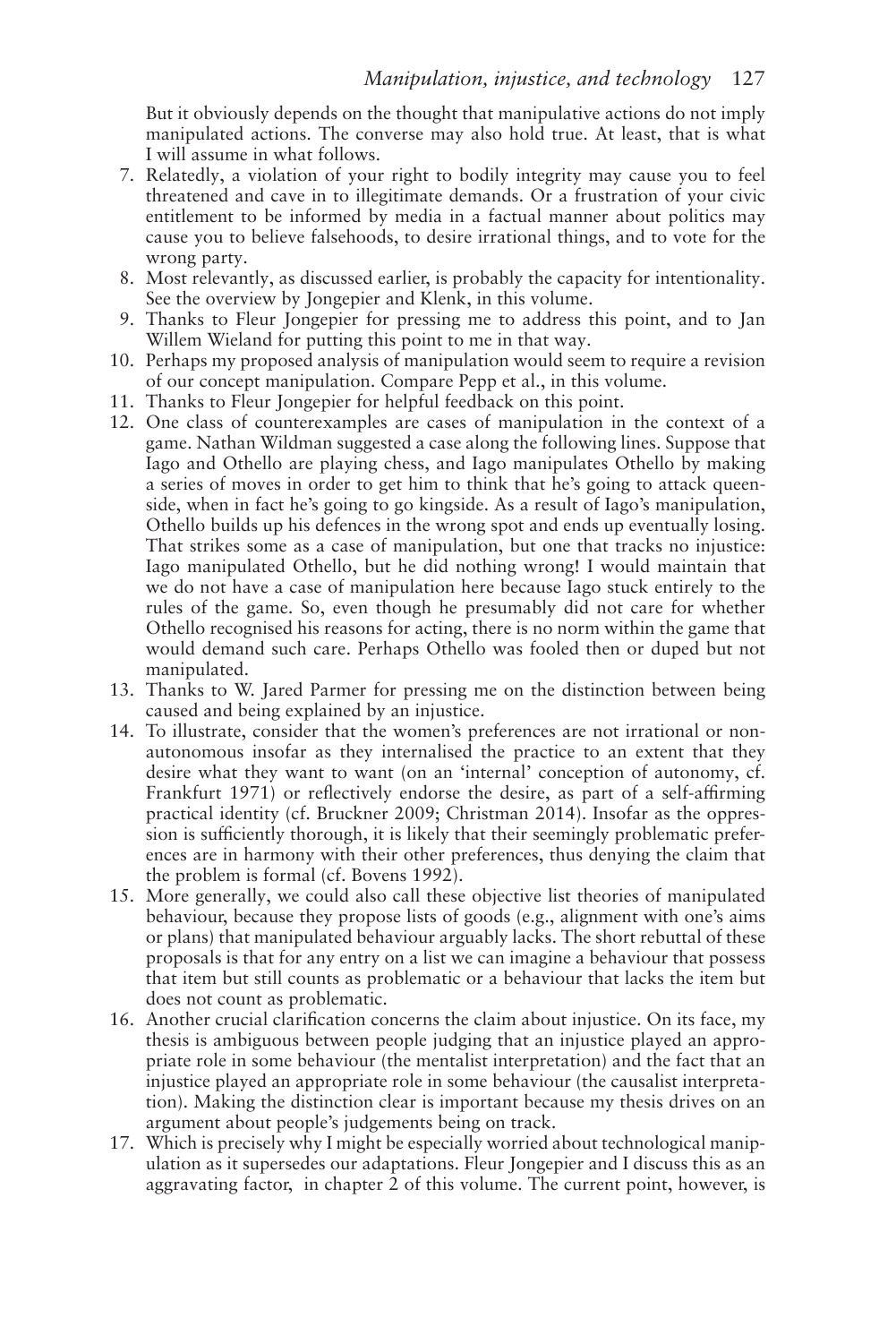<span id="page-20-0"></span>not that we should be good at detecting when a machine manipulates us but at identifying the criteria for manipulation.

- [18.](#page-14-0) This is a bit quick: it would be reasonable to assume that at least one already identifed candidate condition is correct (e.g., deception). Then beliefs whose content portrays manipulated behaviour as depending on other factors are false.
- [19.](#page-15-0) The assumption that there is a unifed or single condition for manipulation may be controversial, and my argument depends on it. But there is good reason to accept it. But suppose you deny that there is but one condition for manipulation and insist that there are multiple, disjunctive, and individually sufficient conditions for manipulated behaviour. If that is true, then we can explain Variety without accepting Error. People may simply classify correctly several conditions for manipulation and the allegedly absurd consequence Error would not follow from the rejection of the thesis that being manipulated tracks injustice. However, turning to pluralism about the conditions for manipulation is ultimately unconvincing. First, we are still in the dark about the necessary conditions for manipulation. We now assume that there are many sufficient ones. But there is no apparent structure to the many that emerge from people's classifcations. But which ones, precisely? All of the ones that we have discussed so far? Or only some? Our understanding of manipulation has not been illuminated. But even if we grant the assumption that there are multiple conditions for manipulation, there is a deeper problem. The explanation in terms of pluralism does not jibe well with the aim of explanatory parsimony. A simpler theory is more likely to be correct. There are constraints about applying the criterion of parsimony in the normative case, see (Sober 2015), but they do not change that a simple explanation is to be preferred to a potentially complicated explanation. Therefore, there is good reason to accept the view that being manipulated tracks iniustice.
- [20.](#page-15-0) Thanks to Stefen Steinert for suggesting epistemic injustice in discussion as a point in favour of the explanationist-normative account of manipulated behaviour.
- [21](#page-15-0). See Liao and Huebner (2021) who present a fuller account of how technology can be a relevant cause in the injustices that we sufer. Unfortunately, I could not engage with their account more fully in this chapter. Thanks to Sven Nyholm for the pointer.
- [22.](#page-17-0) Note that I previously argued that the fact that technology cannot care for our reasons supports an a priori argument about their manipulativeness, (Klenk 2020a). I am now not sure anymore whether the impossibility of technology to have agential features would make it a priori manipulative or just altogether remove it from the category of things that can or cannot be manipulative.
- [23.](#page-17-0) Note that Sharkey and Sharkey (2020) have recently suggested an argument along similar lines in the case of deception. Thanks to Sven Nyholm for the pointer.

# **7 References**

Aggarwal, Charu C. 2016. *Recommender Systems: The Textbook*. Cham: Springer.

- Alfano, Mark, A. E. Fard, J. A. Carter, P. Clutton, and C. Klein. 2020. "Technologically Scafolded Atypical Cognition: The Case of YouTube's Recommender System." *Synthese*, 1–24.
- Barnhill, Anne. 2014. "What is Manipulation?" In *Manipulation: Theory and Practice*, edited by Christian Coons and Michael Weber, 51–72. Oxford: Oxford University Press.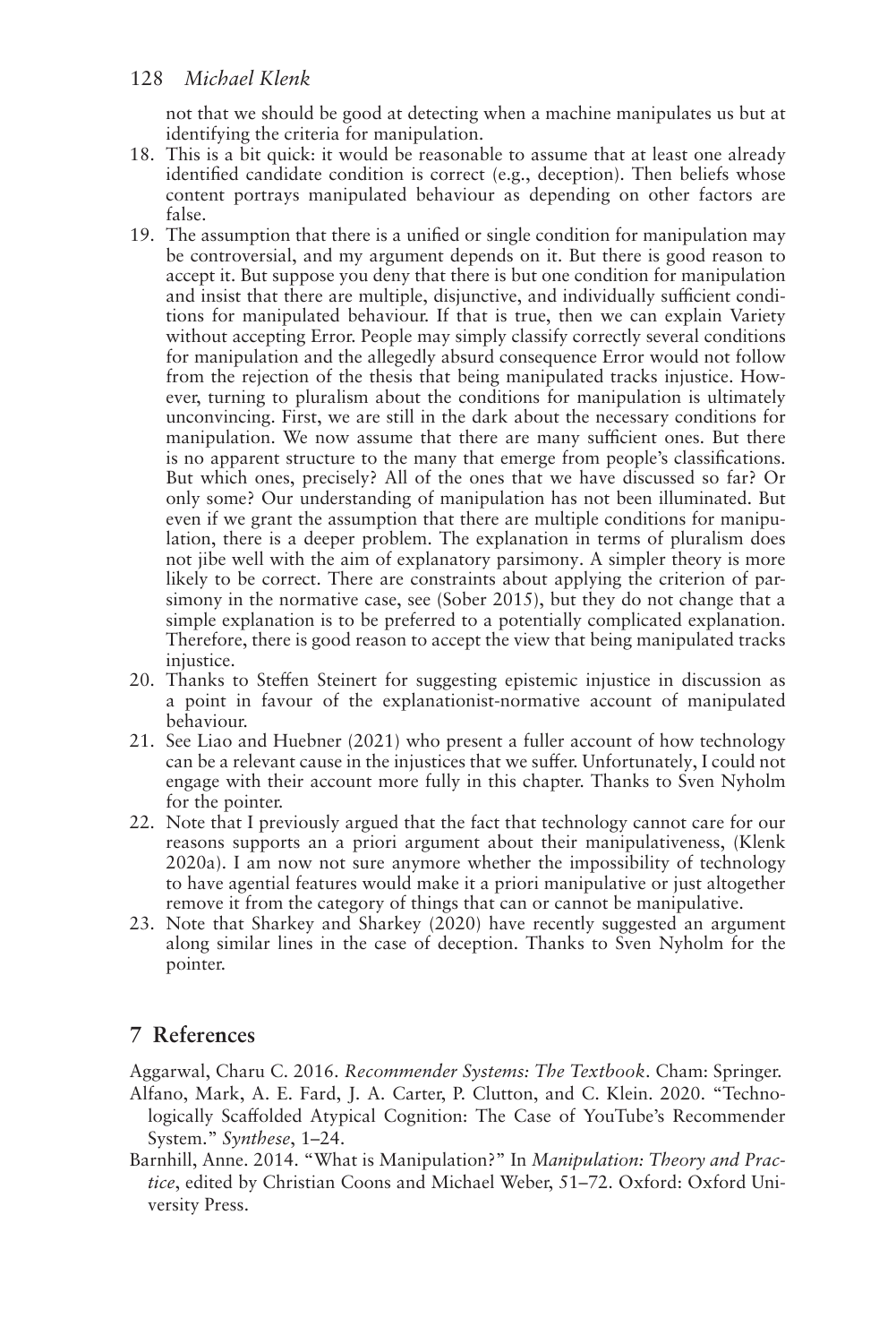- Belpaeme, Tony, James Kennedy, Aditi Ramachandran, Brian Scassellati, and Fumihide Tanaka. 2018. "Social Robots for Education: A Review." *Sciences Robotics*  3 (21). doi[:10.1126/scirobotics.aat5954.](https://doi.org/10.1126/scirobotics.aat5954)
- Bovens, Luc. 1992. "Sour Grapes and Character Planning." *Journal of Philosophy*  89 (2): 57. doi:[10.2307/2027152.](https://doi.org/10.2307/2027152)
- Broekens, J., M. Heerink, and H. Rosendal. 2009. "Assistive Social Robots in Elderly Care: A Review." *Gerontechnology* 8 (2). doi:[10.4017/gt.2009.08.02.002.00.](https://doi.org/10.4017/gt.2009.08.02.002.00)
- Bruckner, Donald W. 2009. "In Defense of Adaptive Preferences." *Philosophical Studies* 142 (3): 307–24. doi[:10.1007/s11098-007-9188-7](https://doi.org/10.1007/s11098-007-9188-7).
- Burr, Christopher, and Nello Cristianini. 2019. "Can Machines Read our Minds?" *Minds and Machines* 29 (3): 461–94. doi:[10.1007/s11023-019-09497-4](https://doi.org/10.1007/s11023-019-09497-4).
- Burr, Christopher, Nello Cristianini, and James Ladyman. 2018. "An Analysis of the Interaction Between Intelligent Software Agents and Human Users." *Minds and Machines* 28 (4): 735–74. doi[:10.1007/s11023-018-9479-0](https://doi.org/10.1007/s11023-018-9479-0).
- Buss, Sarah. 2005. "Valuing Autonomy and Respecting Persons: Manipulation, Seduction, and the Basis of Moral Constraints." *Ethics* 115 (2): 195–235. doi[:10.1086/426304.](https://doi.org/10.1086/426304)
- Cappuccio, M. L., E. B. Sandoval, O. Mubin, and M. Velonaki. 2021. "Robotics Aids for Character Building: More than Just Another Enabling Condition." *International Journal of Social Robotics* 13: 1–5.
- Chen, Shu-Chuan, Cindy Jones, and Wendy Moyle. 2018. "Social Robots for Depression in Older Adults: A Systematic Review." *Journal of Nursing Scholarship* 50 (6): 612–22. doi:[10.1111/jnu.12423](https://doi.org/10.1111/jnu.12423).
- Christman, John. 2014. "Coping or Oppression." In *Autonomy, Oppression, and Gender*, edited by Andrea Veltman, 201–26. Oxford: Oxford University Press.
- Döring, Nicola, M. R. Mohseni, and Roberto Walter. 2020. "Design, Use, and Efects of Sex Dolls and Sex Robots: Scoping Review." *Journal of Medical Internet Research* 22 (7): e18551. doi[:10.2196/18551.](https://doi.org/10.2196/18551)
- Enoch, David. 2020. "False Consciousness for Liberals, Part I: Consent, Autonomy, and Adaptive Preferences." *Philosophical Review* 129 (2): 159–210. doi[:10.1215/00318108-8012836](https://doi.org/10.1215/00318108-8012836).
- Fischer, Alexander. 2022. "Manipulation and the Afective Realm of Social Media." In *The Philosophy of Online Manipulation*, edited by Jongepier, F. and Klenk, M., 327–352. New York: Routledge.
- Frankfurt, Harry G. 1971. "Freedom of the Will and the Concept of a Person." *Journal of Philosophy* 68 (1): 5. doi:[10.2307/2024717](https://doi.org/10.2307/2024717).
- Fricker, Miranda. 2011. *Epistemic Injustice: Power and the Ethics of Knowing*. Repr. Oxford: Oxford University Press.
- Gigerenzer, Gerd. 2008. "Why Heuristics Work." *Perspectives on Psychological Science* 3 (1): 20–29. doi:[10.1111/j.1745-6916.2008.00058.x.](https://doi.org/10.1111/j.1745-6916.2008.00058.x)
- Gorin, Moti. 2022. "Gamifcation, Manipulation, and Domination." In *The Philosophy of Online Manipulation*, edited by Jongepier, F. and Klenk, M., 199–215. New York: Routledge.
- Gorin, Moti. 2014. "Do Manipulators Always Threaten Rationality?" *American Philosophical Quarterly* 51 (1): 51–61. Accessed June 04, 2019.
- Grinshteyn, Erin, and David Hemenway. 2016. "Violent Death Rates: The US Compared with Other High-Income OECD Countries, 2010." *The American Journal of Medicine* 129 (3): 266–73. doi:[10.1016/j.amjmed.2015.10.025.](https://doi.org/10.1016/j.amjmed.2015.10.025)
- Hacking, Ian. 1999. *The Social Construction of What?* Cambridge, MA: Harvard University Press.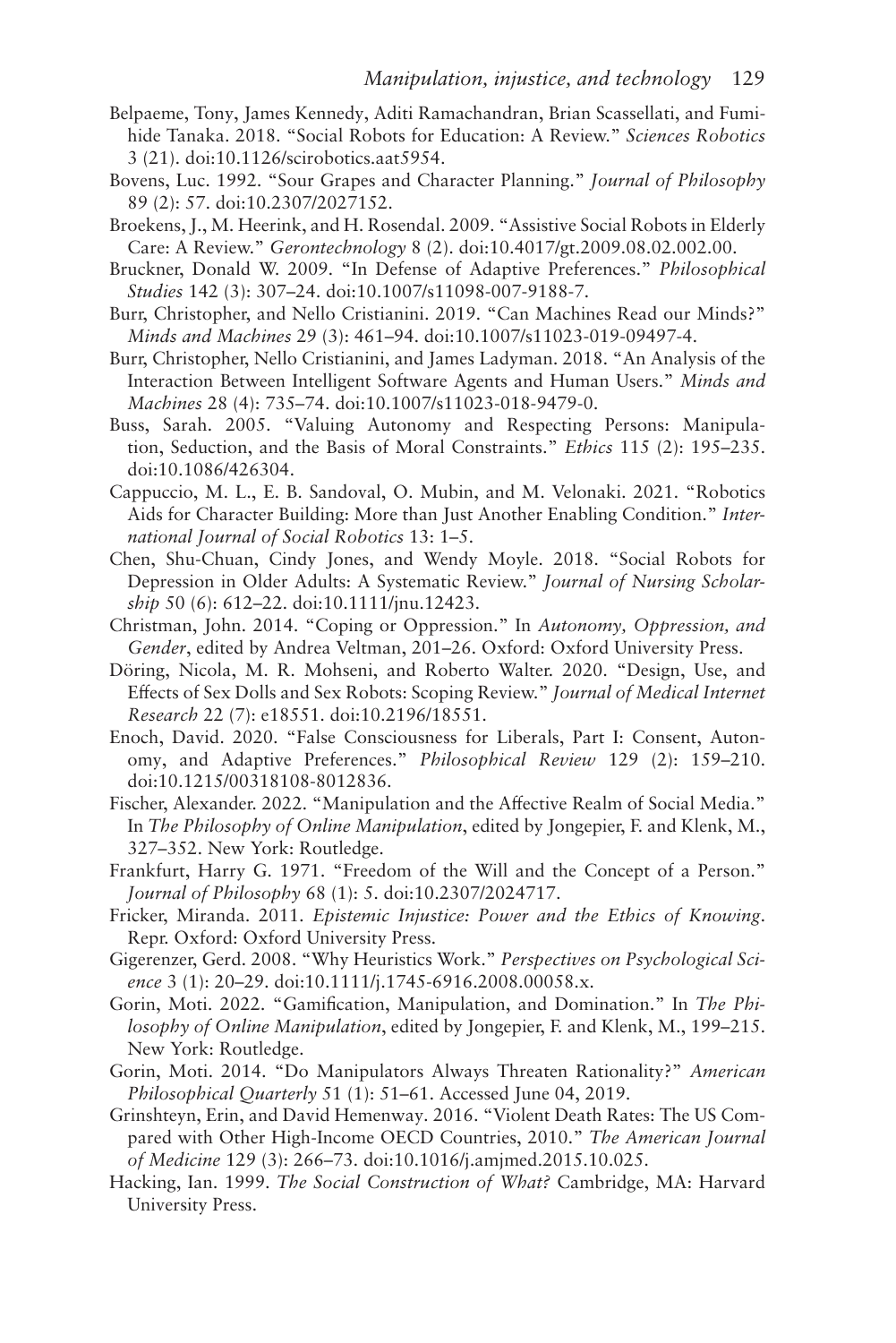- Jongepier, Fleur, and Michael Klenk. in 2022 a. "Online Manipulation: Charting the feld." In *The Philosophy of Online Manipulation*, edited by Jongepier, F. and Klenk, M., 14–48. New York: Routledge.
- Jongepier, Fleur, and Michael Klenk, eds. in 2022. *The Philosophy of Online Manipulation*. New York, NY: Routledge.
- Jongepier, Fleur, and J. W. Wieland. 2022. "Microtargeting People as a Mere Means." In *The Philosophy of Online Manipulation*, edited by Jongepier, F. and Klenk, M., 156–179. New York: Routledge.
- Kahneman, Daniel. 2012. *Thinking, Fast and Slow*. London: Penguin.
- Keane, Webb. 2016. *Ethical Life: Its Natural and Social Histories*. Princeton, NJ: Princeton University Press.
- Klenk, Michael. 2020a. "Digital Well-Being and Manipulation Online." In *Ethics of Digital Well-Being: A Multidisciplinary Perspective*, edited by Christopher Burr and Luciano Floridi. Cham: Springer. Accessed November 17, 2019. 81–100. doi: [10.1007/978-3-030-50585-1\\_4.](https://doi.org/10.1007/978-3-030-50585-1_4)
- Klenk, Michael. 2020b. "How Do Technological Artefacts Embody Moral Values?" *Philosophy & Technology*, 1–20. doi:[10.1007/s13347-020-00401-y](https://doi.org/10.1007/s13347-020-00401-y).
- Klenk, Michael. 2021a. "Interpersonal Manipulation." *SSRN Electronic Journal*. doi:[10.2139/ssrn.3859178.](https://doi.org/10.2139/ssrn.3859178)
- Klenk, Michael. 2021b. "Manipulation (Online): Sometimes Hidden, Always Careless." *Review of Social Economy*. 80: 1, 85–105. doi:[10.1080/00346764.2021.1](https://doi.org/10.1080/00346764.2021.1894350)  [894350.](https://doi.org/10.1080/00346764.2021.1894350)
- Klenk, Michael, and Jef Hancock. 2019. "Autonomy and Online Manipulation." *Internet Policy Review*. Accessed February 28, 2020. [https://policyreview.info/](https://policyreview.info)  [articles/news/autonomy-and-online-manipulation/1431](https://policyreview.info).
- Klenk, Michael, and Martin Sand. 2020. "Prometheus' Legacy: Responsibility and Technology." In *Welche Technik?* edited by Birgit Recki, 23–40. Dresden: Text & Dialog.
- Klenk, Michael, Sunny Xun Liu, and Jef Hancock. 2021. *Pulling the Rug from under the Tech-lash: Online Infuences are Perceived to be More Manipulative than Similar Ofine Infuences*. Under review.
- Kramer, A. D. I., J. E. Guillory, and Jeff Hancock. 2014. "Experimental Evidence of Massive-scale Emotional Contagion Through Social Networks." *Proceedings of the National Academy of Sciences* 111: 8788–90.
- Liao, Shen-yi, and Bryce Huebner. 2021. "Oppressive Things." *Philosophy and Phenomenological Research* 103 (1): 92–113. doi:[10.1111/phpr.12701.](https://doi.org/10.1111/phpr.12701)
- Mitchell, Polly. 2018. "Adaptive Preferences, Adapted Preferences." *Mind* 127 (508): 1003–25. doi:[10.1093/mind/fzy020](https://doi.org/10.1093/mind/fzy020).
- Mori, Masahiro, Karl MacDorman, and Norri Kageki. 2012. "The Uncanny Valley." *IEEE Robotics & Automation Magazine* 19 (2): 98–100. doi:[10.1109/](https://doi.org/10.1109/MRA.2012.2192811)  [MRA.2012.2192811](https://doi.org/10.1109/MRA.2012.2192811).
- Noggle, Robert. 1996. "Manipulative Actions: A Conceptual and Moral Analysis." *American Philosophical Quarterly* 33 (1): 43–55.
- Nussbaum, Martha C. 2001. *Women and Human Development: The Capabilities Approach*. Cambridge: Cambridge University Press.
- Nyholm, Sven. 2022. "Technological Manipulation and Threats to Meaning in Life." In *The Philosophy of Online Manipulation*, edited by Jongepier, F. and Klenk, M., 235–252. New York: Routledge.